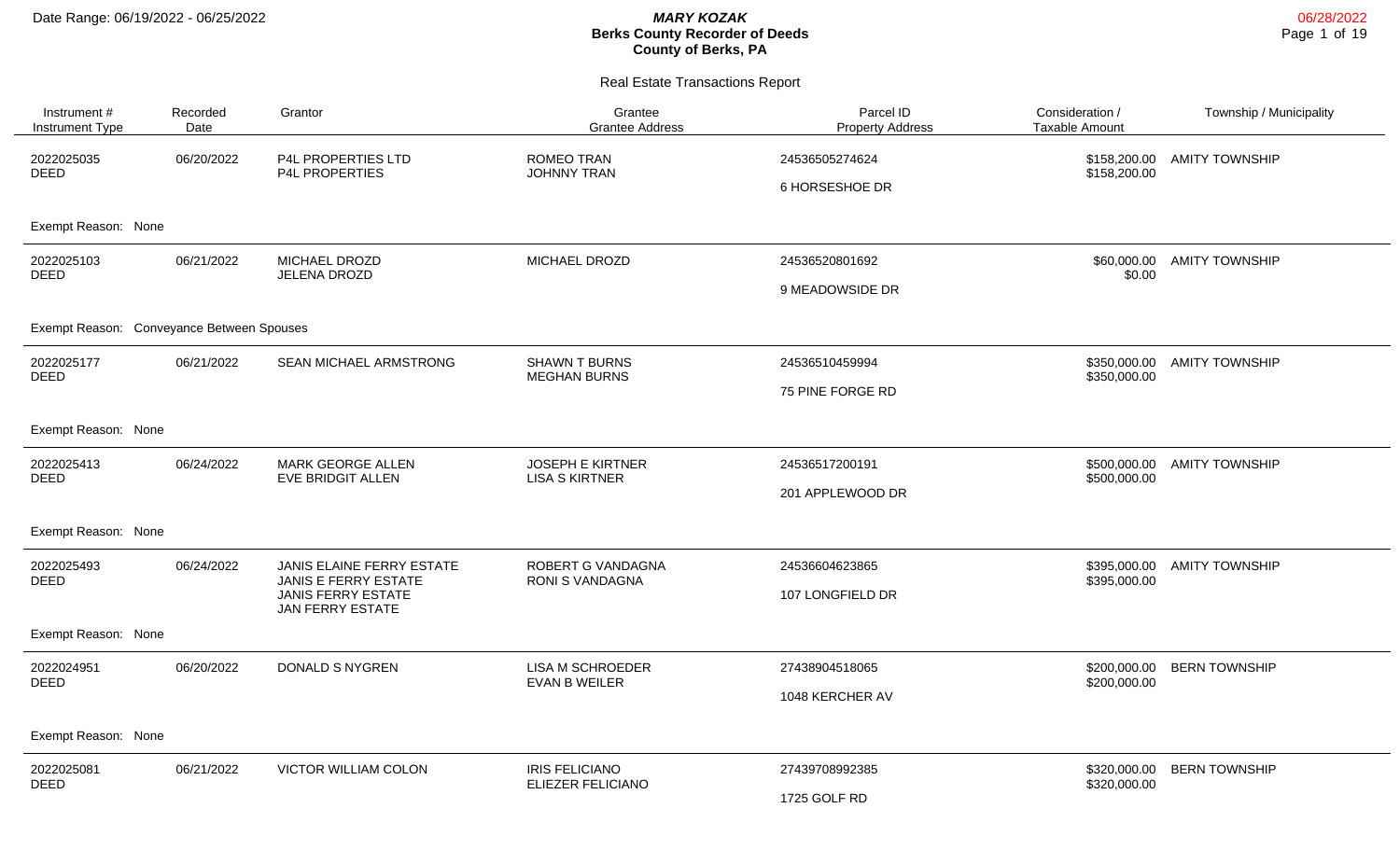Real Estate Transactions Report

| Instrument #<br>Instrument Type                    | Recorded<br>Date | Grantor                                                                        | Grantee<br><b>Grantee Address</b>       | Parcel ID<br><b>Property Address</b> | Consideration /<br><b>Taxable Amount</b> | Township / Municipality  |
|----------------------------------------------------|------------------|--------------------------------------------------------------------------------|-----------------------------------------|--------------------------------------|------------------------------------------|--------------------------|
| Exempt Reason: None                                |                  |                                                                                |                                         |                                      |                                          |                          |
| 2022025310                                         | 06/23/2022       | JOSEPH M HESS                                                                  | JOSEPH M HESS                           | 30441100099073                       | \$1.00                                   | <b>BETHEL TOWNSHIP</b>   |
| <b>DEED</b>                                        |                  | <b>HOLLY J HESS</b>                                                            |                                         | 9326 OLD RTE 22                      | \$0.00                                   |                          |
| Exempt Reason: Conveyance Between Spouses          |                  |                                                                                |                                         |                                      |                                          |                          |
| 2022025311<br><b>DEED</b>                          | 06/23/2022       | JOSEPH M HESS<br><b>DORCAS K HESS</b>                                          | JOSEPH M HESS<br><b>DORCAS K HESS</b>   | 30441100093688<br>30441100095607     | \$1.00<br>\$0.00                         | <b>BETHEL TOWNSHIP</b>   |
|                                                    |                  |                                                                                |                                         | OLD RTE 22<br>9350 OLD RTE 22        |                                          |                          |
| Exempt Reason: Transfer To Self                    |                  |                                                                                |                                         |                                      |                                          |                          |
| 2022025343<br><b>DEED</b>                          | 06/23/2022       | MARY L NAGLE                                                                   | MARY L NAGLE<br><b>VICTORIA LEFFLER</b> | 30442300504668                       | \$1.00<br>\$0.00                         | <b>BETHEL TOWNSHIP</b>   |
|                                                    |                  |                                                                                |                                         | 151 OLD MT RD                        |                                          |                          |
| Exempt Reason: Conveyance Between Parent and Child |                  |                                                                                |                                         |                                      |                                          |                          |
| 2022025027                                         | 06/20/2022       | AMANDA AGUDIO                                                                  | <b>CONRAD A KRIEGER</b>                 | 31534414239917                       | \$185,000.00                             | <b>BIRDSBORO BOROUGH</b> |
| <b>DEED</b>                                        |                  | <b>CHARLES AGUDIO</b><br><b>AMANDA WALTERS</b>                                 | <b>NICOLE KRIEGER</b>                   | 254 S WATER ST                       | \$185,000.00                             |                          |
| Exempt Reason: None                                |                  |                                                                                |                                         |                                      |                                          |                          |
| 2022025110                                         | 06/21/2022       | <b>DAVID SNYDER</b>                                                            | <b>DOUGLAS A SNYDER</b>                 | 31534413222889                       | \$200,000.00                             | <b>BIRDSBORO BOROUGH</b> |
| <b>DEED</b>                                        |                  | <b>CHERYL SNYDER</b>                                                           | ANGELA P SNYDER                         | 348 DREW CT                          | \$0.00                                   |                          |
| Exempt Reason: Conveyance Between Family Members   |                  |                                                                                |                                         |                                      |                                          |                          |
| 2022025444                                         | 06/24/2022       | <b>CHRISTOPHER GROLLER</b><br><b>LINDSEY GROLLER</b><br>CHRISTOPHER GROLLER JR | <b>GRETCHEN A BOWERS</b>                | 31534418316880                       | \$300,000.00                             | <b>BIRDSBORO BOROUGH</b> |
| <b>DEED</b>                                        |                  |                                                                                |                                         | 619 E 9TH ST                         | \$300,000.00                             |                          |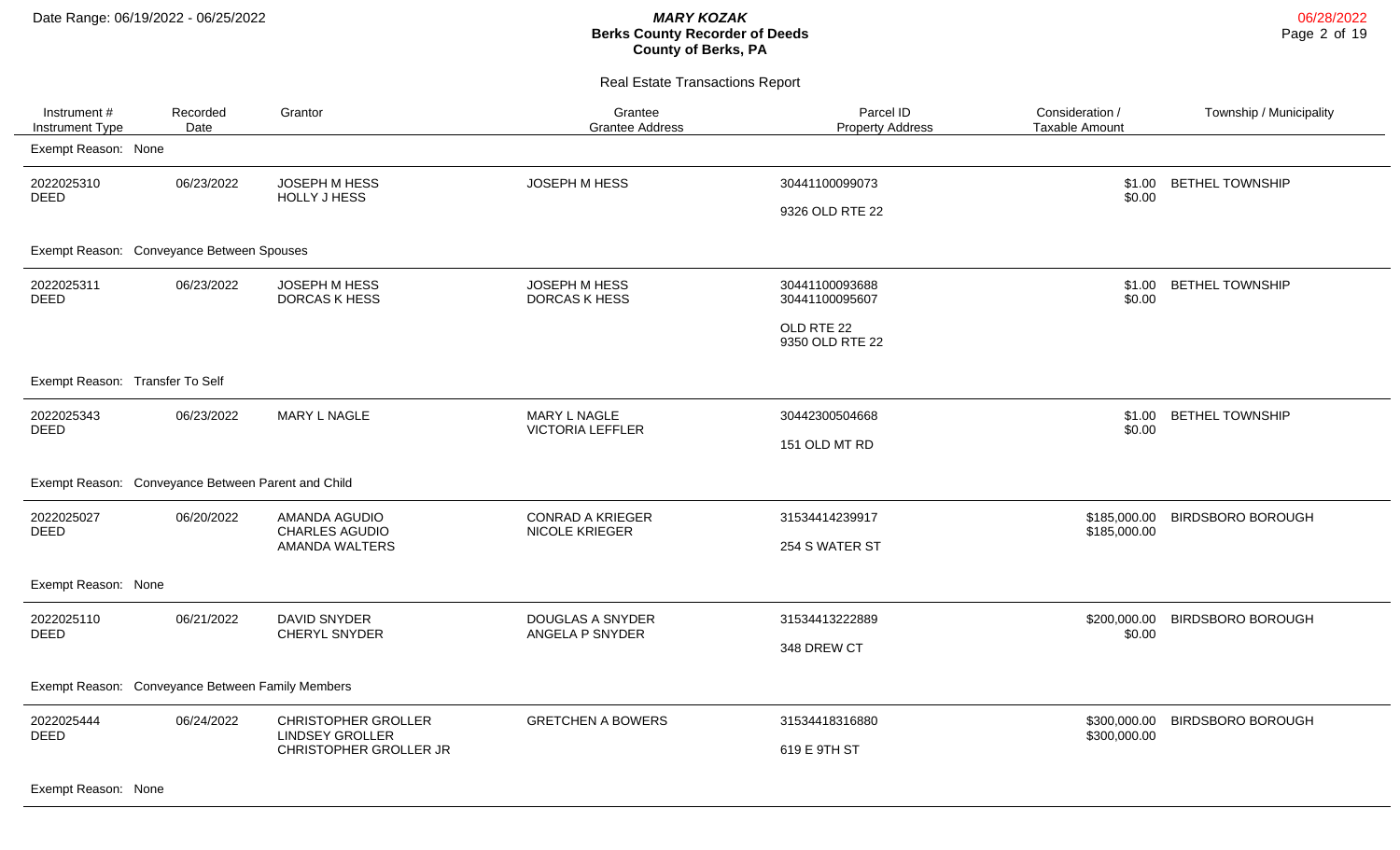| Instrument#<br>Instrument Type                     | Recorded<br>Date                                 | Grantor                                         | Grantee<br><b>Grantee Address</b>            | Parcel ID<br><b>Property Address</b> | Consideration /<br><b>Taxable Amount</b> | Township / Municipality            |  |  |  |
|----------------------------------------------------|--------------------------------------------------|-------------------------------------------------|----------------------------------------------|--------------------------------------|------------------------------------------|------------------------------------|--|--|--|
| 2022025261<br><b>DEED</b>                          | 06/22/2022                                       | CHAD F KOZAK                                    | CHAD F KOZAK<br>NADINE KOZAK                 | 33538720708860                       | \$1.00<br>\$0.00                         | BOYERTOWN BOROUGH                  |  |  |  |
|                                                    |                                                  |                                                 |                                              | 153 S READING AV                     |                                          |                                    |  |  |  |
| Exempt Reason: Conveyance Between Spouses          |                                                  |                                                 |                                              |                                      |                                          |                                    |  |  |  |
| 2022024969<br>DEED                                 | 06/20/2022                                       | <b>SCOTT L GILAR</b><br><b>MARGARET E GILAR</b> | ALEX T GOOD<br>KATHERINE P GOOD              | 34439304619867                       | \$0.00                                   | \$250,000.00 BRECKNOCK TOWNSHIP    |  |  |  |
|                                                    |                                                  |                                                 |                                              | 105 HORNING RD                       |                                          |                                    |  |  |  |
| Exempt Reason: Conveyance Between Parent and Child |                                                  |                                                 |                                              |                                      |                                          |                                    |  |  |  |
| 2022025340                                         | 06/23/2022                                       | <b>SHIRLEY S PARK</b>                           | <b>SHIRLEY S PARK</b>                        | 34438304936951                       | \$0.00                                   | <b>BRECKNOCK TOWNSHIP</b>          |  |  |  |
| <b>DEED</b>                                        |                                                  | DAVID J PARK                                    |                                              | 5056 BROOK LN                        | \$0.00                                   |                                    |  |  |  |
| Exempt Reason: Conveyance Between Spouses          |                                                  |                                                 |                                              |                                      |                                          |                                    |  |  |  |
| 2022025418<br><b>DEED</b>                          | 06/24/2022                                       | ROHAN PROPERTIES LLC                            | RUBRA PROPERTIES LLC                         | 35531016747084                       | \$1,700,000.00                           | \$1,700,000.00 CAERNARVON TOWNSHIP |  |  |  |
|                                                    |                                                  |                                                 |                                              | 101 MORVIEW BL                       |                                          |                                    |  |  |  |
| Exempt Reason: None                                |                                                  |                                                 |                                              |                                      |                                          |                                    |  |  |  |
| 2022024998<br><b>DEED</b>                          | 06/20/2022                                       | <b>DAVID VOITH</b><br>LAURA MATRISCIANO-VOITH   | LAURA J MATRISCIANO-VOITH<br>REVOCABLE TRUST | 36448001374057                       | \$0.00<br>\$0.00                         | <b>CENTRE TOWNSHIP</b>             |  |  |  |
|                                                    |                                                  | DAVID H VOITH                                   |                                              | 312 EAGLEVIEW DR                     |                                          |                                    |  |  |  |
| Exempt Reason: Transfer to a Trust                 |                                                  |                                                 |                                              |                                      |                                          |                                    |  |  |  |
| 2022025190<br>DEED                                 | 06/21/2022                                       | <b>RITA A ERNST</b>                             | RITA A ERNST<br>CHRISTEL SCHEIDT             | 36449114320551                       |                                          | \$0.00 CENTRE TOWNSHIP             |  |  |  |
|                                                    |                                                  | CHRISTEL SCHEIDT<br><b>DYLAN SCHEIDT</b>        |                                              | 400 SCHUYLKILL HLL RD                | \$0.00                                   |                                    |  |  |  |
|                                                    | Exempt Reason: Conveyance Between Family Members |                                                 |                                              |                                      |                                          |                                    |  |  |  |
| 2022024948                                         | 06/20/2022                                       | NICKOLAS W JOHNSON                              | <b>EDGARDO RIVERA</b>                        | 16531622292484                       | \$157,000.00                             | \$157,000.00 CITY OF READING       |  |  |  |
| <b>DEED</b>                                        |                                                  |                                                 |                                              | 1214 ECKERT AV                       |                                          |                                    |  |  |  |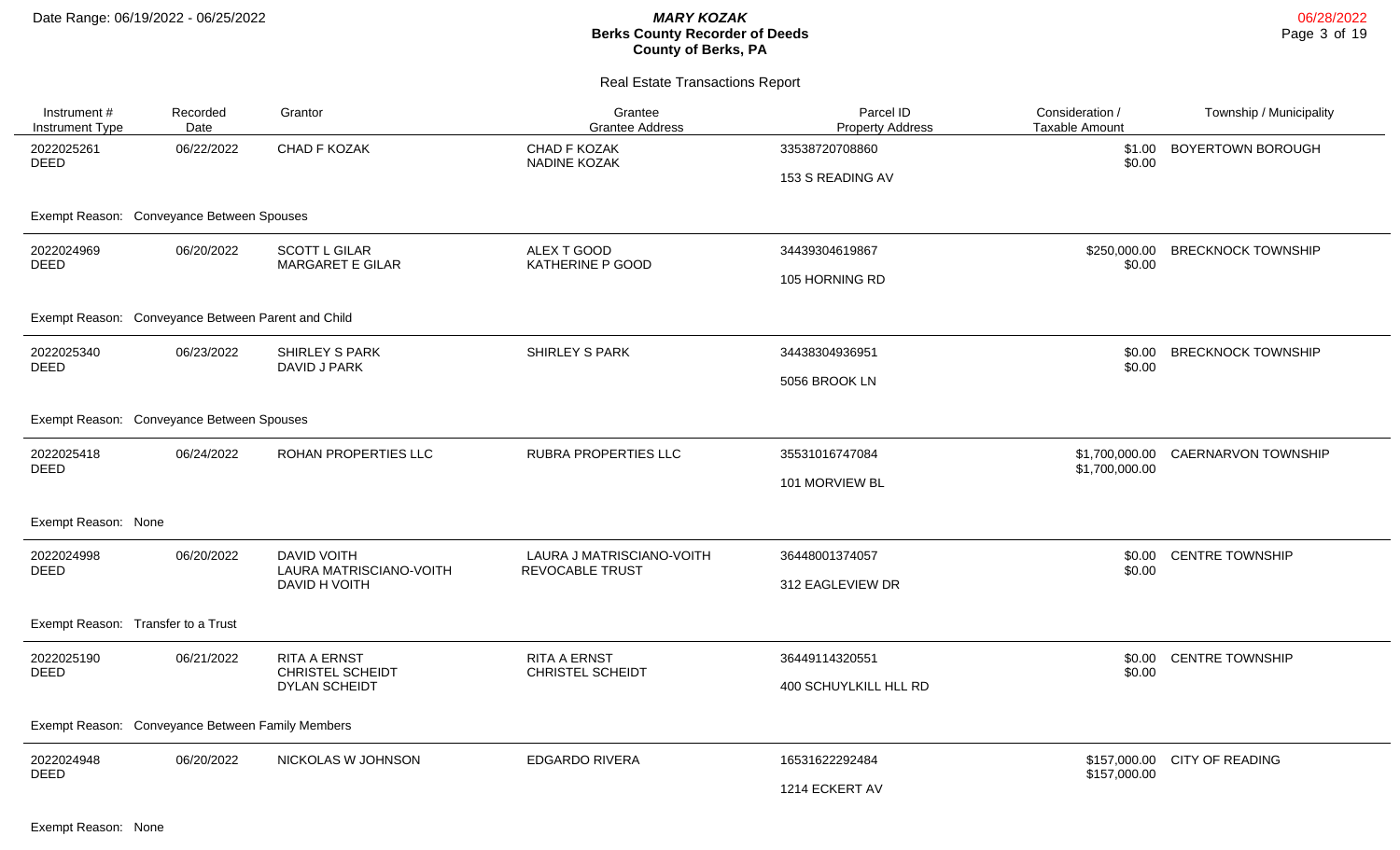Real Estate Transactions Report

| Instrument#<br>Instrument Type                          | Recorded<br>Date | Grantor                                 | Grantee<br><b>Grantee Address</b>                                                                                                                      | Parcel ID<br><b>Property Address</b> | Consideration /<br>Taxable Amount | Township / Municipality      |
|---------------------------------------------------------|------------------|-----------------------------------------|--------------------------------------------------------------------------------------------------------------------------------------------------------|--------------------------------------|-----------------------------------|------------------------------|
| 2022024963<br><b>DEED</b>                               | 06/20/2022       | <b>EUNICE FERNANDEZ</b>                 | FRANCISCA MAGALLANES DE ALOMAR<br>EVARISTA JIMENEZ MARTE<br>FRANCISCA MAGALLANES DE ALOMAR<br>EVARISTA JIMENEZ MARTE<br>FRANCISCA MAGALLENES DE ALOMAR | 02531629084371<br>324 S 10TH ST      | \$120,000.00                      | \$120,000.00 CITY OF READING |
| Exempt Reason: None                                     |                  |                                         |                                                                                                                                                        |                                      |                                   |                              |
| 2022025003<br><b>DEED</b>                               | 06/20/2022       | <b>ELLIS GARMAN</b><br>AMARYLLIS GARMAN | LUIS A SULIVERA                                                                                                                                        | 18530667736553                       | \$165,000.00<br>\$165,000.00      | <b>CITY OF READING</b>       |
|                                                         |                  |                                         |                                                                                                                                                        | 427 CARROLL ST                       |                                   |                              |
| Exempt Reason: None                                     |                  |                                         |                                                                                                                                                        |                                      |                                   |                              |
| 2022025073<br><b>DEED</b>                               | 06/21/2022       | JOSEPH D ROWE                           | TROY L FULTZ                                                                                                                                           | 01530643873207                       | \$100,000.00                      | \$100,000.00 CITY OF READING |
|                                                         |                  |                                         |                                                                                                                                                        | 512 A S 6TH ST                       |                                   |                              |
| Exempt Reason: None                                     |                  |                                         |                                                                                                                                                        |                                      |                                   |                              |
| 2022025135<br><b>DEED</b>                               | 06/21/2022       | PIN JIN GAO<br><b>DEXING GAO</b>        | NY EIC LLC                                                                                                                                             | 16531632485117                       | \$40,000.00                       | \$40,000.00 CITY OF READING  |
|                                                         |                  |                                         |                                                                                                                                                        | 1703 PERKIOMEN AV                    |                                   |                              |
| Exempt Reason: None                                     |                  |                                         |                                                                                                                                                        |                                      |                                   |                              |
| 2022025138<br><b>DEED</b>                               | 06/21/2022       | RITA H FLETCHER ESTATE                  | <b>LUTHER G KEPPLE</b>                                                                                                                                 | 09531770128094                       | \$1.00<br>\$0.00                  | <b>CITY OF READING</b>       |
|                                                         |                  |                                         |                                                                                                                                                        | 1230 FIDELITY ST                     |                                   |                              |
| Exempt Reason: Conveyance through Will or Intestate Law |                  |                                         |                                                                                                                                                        |                                      |                                   |                              |
| 2022025142<br><b>DEED</b>                               | 06/21/2022       | LUPE ALAMO<br>LUPE SANTOS-GONZALEZ      | YISER N CORDERO-RODRIGUEZ                                                                                                                              | 14530766635477                       | \$95,000.00<br>\$95,000.00        | CITY OF READING              |
|                                                         |                  | <b>MARIA G GONZALEZ</b>                 |                                                                                                                                                        | 244 GREENWICH ST                     |                                   |                              |

Exempt Reason: None

06/28/2022 Page 4 of 19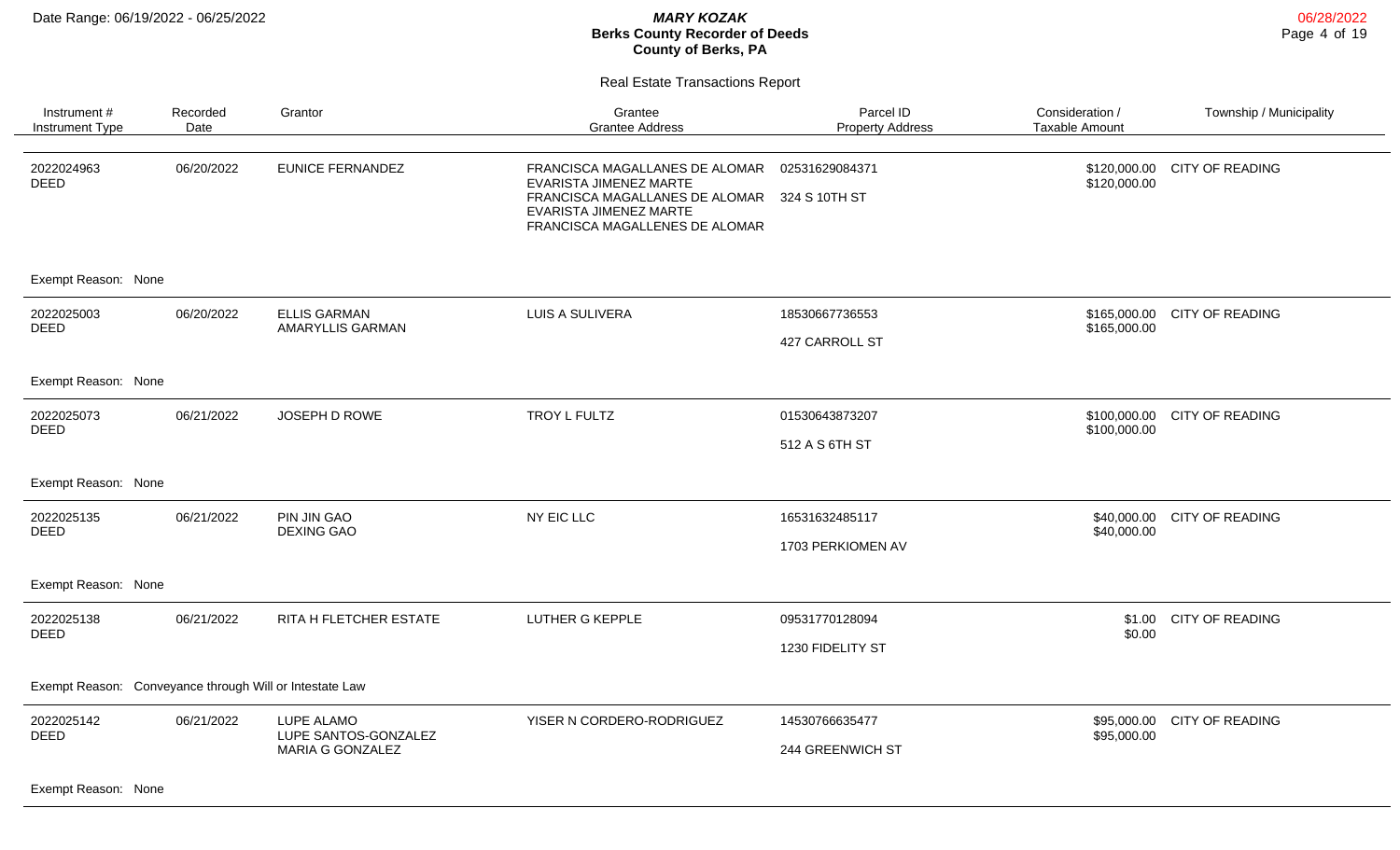| Instrument #<br>Instrument Type                    | Recorded<br>Date                                   | Grantor                                              | Grantee<br><b>Grantee Address</b>                       | Parcel ID<br><b>Property Address</b> | Consideration /<br><b>Taxable Amount</b> | Township / Municipality |  |  |  |
|----------------------------------------------------|----------------------------------------------------|------------------------------------------------------|---------------------------------------------------------|--------------------------------------|------------------------------------------|-------------------------|--|--|--|
| 2022025146<br><b>DEED</b>                          | 06/21/2022                                         | SUNILDA TEJADA                                       | LEOPOLDO SANCHEZ<br>ROSA JOLIA PICHARDO                 | 07530775716795                       | \$150,000.00<br>\$150,000.00             | CITY OF READING         |  |  |  |
|                                                    |                                                    |                                                      |                                                         | 232 N 5TH ST                         |                                          |                         |  |  |  |
| Exempt Reason: None                                |                                                    |                                                      |                                                         |                                      |                                          |                         |  |  |  |
| 2022025164<br><b>DEED</b>                          | 06/21/2022                                         | <b>RAMON O LISTA</b>                                 | <b>LEONARDO FRANCO</b>                                  | 09531769018696                       | \$90,000.00<br>\$90,000.00               | <b>CITY OF READING</b>  |  |  |  |
|                                                    |                                                    |                                                      |                                                         | 235 MULBERRY ST                      |                                          |                         |  |  |  |
| Exempt Reason: None                                |                                                    |                                                      |                                                         |                                      |                                          |                         |  |  |  |
| 2022025212<br><b>DEED</b>                          | 06/22/2022                                         | <b>JULIA MATOS PEREZ</b><br>JULIA MATOS PEREZ DELORA | <b>JOSE ANIBAL CHIMELIS</b><br>JULIA ESMERALDA CHIMELIS | 15530756348645                       | \$1.00<br>\$1.00                         | <b>CITY OF READING</b>  |  |  |  |
|                                                    |                                                    |                                                      |                                                         | 770 SCHUYLKILL AV                    |                                          |                         |  |  |  |
| Exempt Reason: Conveyance Between Parent and Child |                                                    |                                                      |                                                         |                                      |                                          |                         |  |  |  |
| 2022025242<br><b>DEED</b>                          | 06/22/2022                                         | HERIBERTO AVILA GUERRERO<br>LUCILA GONZALEZ          | DZEMALJ PERASEVIC                                       | 01530643873323                       | \$72,500.00<br>\$72,500.00               | <b>CITY OF READING</b>  |  |  |  |
|                                                    |                                                    |                                                      |                                                         | 504 S 6TH ST                         |                                          |                         |  |  |  |
| Exempt Reason:                                     |                                                    |                                                      |                                                         |                                      |                                          |                         |  |  |  |
| 2022025243<br>DEED                                 | 06/22/2022                                         | <b>GABRIELA M NUNEZ</b>                              | <b>GABRIELA M NUNEZ</b><br>LIDIA M NUNEZ                | 12531753047477                       | \$1.00<br>\$0.00                         | <b>CITY OF READING</b>  |  |  |  |
|                                                    |                                                    |                                                      |                                                         | 744 MULBERRY ST                      |                                          |                         |  |  |  |
| Exempt Reason: Conveyance Between Parent and Child |                                                    |                                                      |                                                         |                                      |                                          |                         |  |  |  |
| 2022025244<br><b>DEED</b>                          | 06/22/2022                                         | JERMIN H YOUNGE                                      | HENERATE WOOD                                           | 08531777003596                       | \$1.00<br>\$0.00                         | CITY OF READING         |  |  |  |
|                                                    |                                                    |                                                      |                                                         | 943 COURT ST                         |                                          |                         |  |  |  |
|                                                    | Exempt Reason: Conveyance Between Parent and Child |                                                      |                                                         |                                      |                                          |                         |  |  |  |
| 2022025245<br><b>DEED</b>                          | 06/22/2022                                         | JOHN F K TREXLER                                     | 143 EAST MANAGEMENT COMPANY<br><b>LLC</b>               | 07530775813330                       | \$200,000.00<br>\$200,000.00             | <b>CITY OF READING</b>  |  |  |  |
|                                                    |                                                    |                                                      |                                                         | 154 N 6TH ST                         |                                          |                         |  |  |  |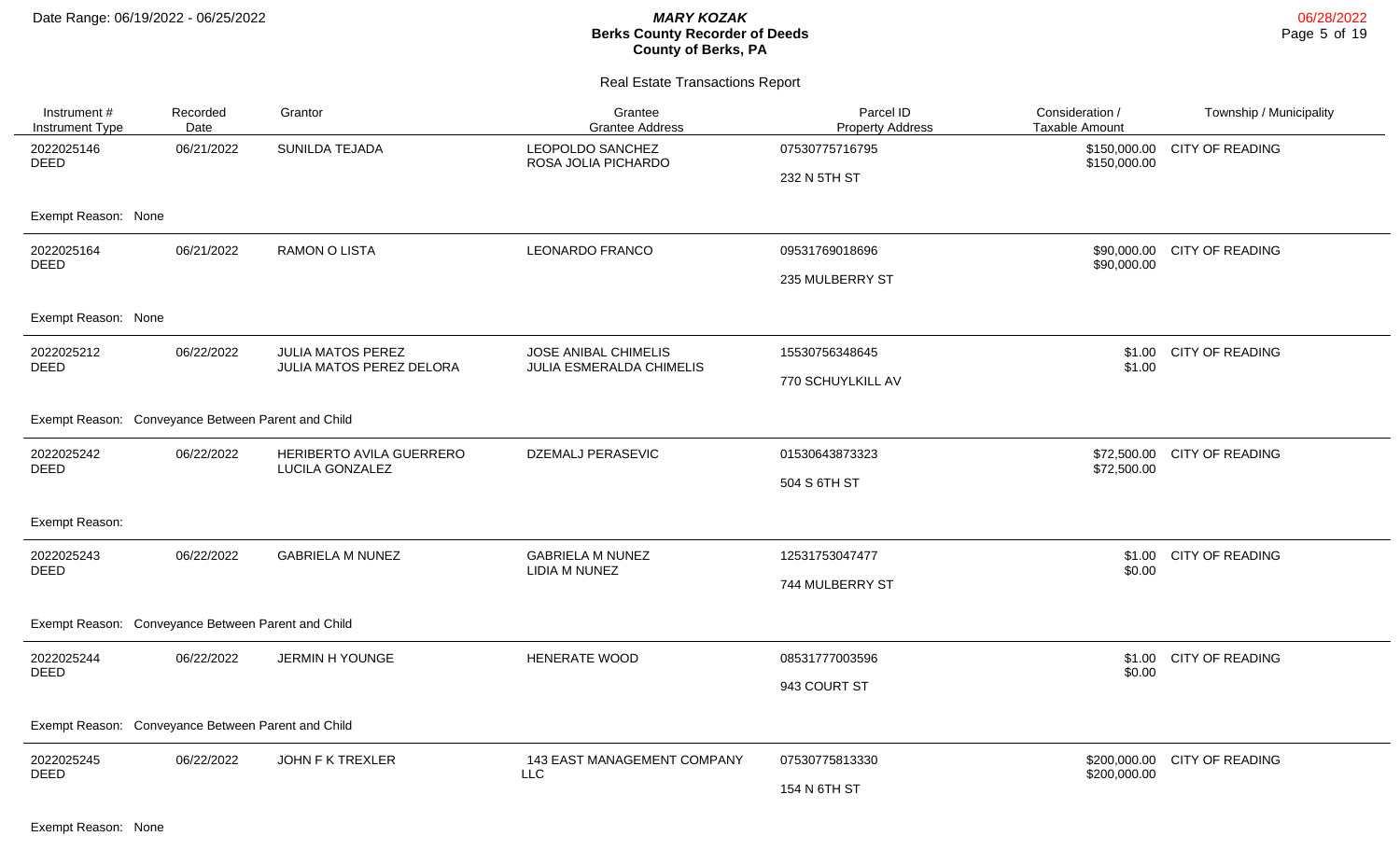| Instrument #<br>Instrument Type | Recorded<br>Date | Grantor                                            | Grantee<br><b>Grantee Address</b>                      | Parcel ID<br><b>Property Address</b> | Consideration /<br><b>Taxable Amount</b> | Township / Municipality     |
|---------------------------------|------------------|----------------------------------------------------|--------------------------------------------------------|--------------------------------------|------------------------------------------|-----------------------------|
| 2022025248<br><b>DEED</b>       | 06/22/2022       | MARTINEZ & MARCHENA P M LLC                        | <b>CHEDLER LAURENT</b>                                 | 16531632472842<br>1655 COTTON ST     | \$120,000.00<br>\$120,000.00             | <b>CITY OF READING</b>      |
| Exempt Reason: None             |                  |                                                    |                                                        |                                      |                                          |                             |
| 2022025286<br><b>DEED</b>       | 06/22/2022       | JUAN E SEGURA RODRIGUEZ<br>JUAN E SEGURA RODRIGUEZ | JOSE LUIS ORMENO HUACACHI<br>JOSE LUIS ORMENO HUACACHI | 15530757540899<br>825 WEISER ST      | \$133,500.00<br>\$133,500.00             | <b>CITY OF READING</b>      |
| Exempt Reason: None             |                  |                                                    |                                                        |                                      |                                          |                             |
| 2022025296<br>DEED              | 06/23/2022       | VICTOR C COLLADO                                   | D&L READING PROPERTY LLC                               | 17531729077568<br>1328 MULBERRY ST   | \$82,000.00<br>\$82,000.00               | <b>CITY OF READING</b>      |
| Exempt Reason: None             |                  |                                                    |                                                        |                                      |                                          |                             |
| 2022025366<br><b>DEED</b>       | 06/23/2022       | MAURO J FIORENTINO                                 | MJK READING RENTALS LLC                                | 10531629089070<br>1054 CULVERT ST    | \$5,100.00                               | \$5,100.00 CITY OF READING  |
| Exempt Reason: None             |                  |                                                    |                                                        |                                      |                                          |                             |
| 2022025367<br><b>DEED</b>       | 06/23/2022       | <b>MAURO FIORENTINO</b>                            | MJK READING RENTALS LLC                                | 10531629089060<br>1052 CULVERT ST    | \$5,500.00<br>\$5,500.00                 | CITY OF READING             |
| Exempt Reason: None             |                  |                                                    |                                                        |                                      |                                          |                             |
| 2022025369<br><b>DEED</b>       | 06/23/2022       | <b>RICARDO KNIGHT</b>                              | KATHERINE FIORENTINO                                   | 13531745063164<br>1049 MOSS ST       | \$8,000.00<br>\$8,000.00                 | CITY OF READING             |
| Exempt Reason: None             |                  |                                                    |                                                        |                                      |                                          |                             |
| 2022025397<br><b>DEED</b>       | 06/24/2022       | <b>GUSTAVO SALINA</b>                              | PEDRO TORRES-CHAVEZ                                    | 09531769110522<br>216 N 11TH ST      | \$0.00                                   | \$40,000.00 CITY OF READING |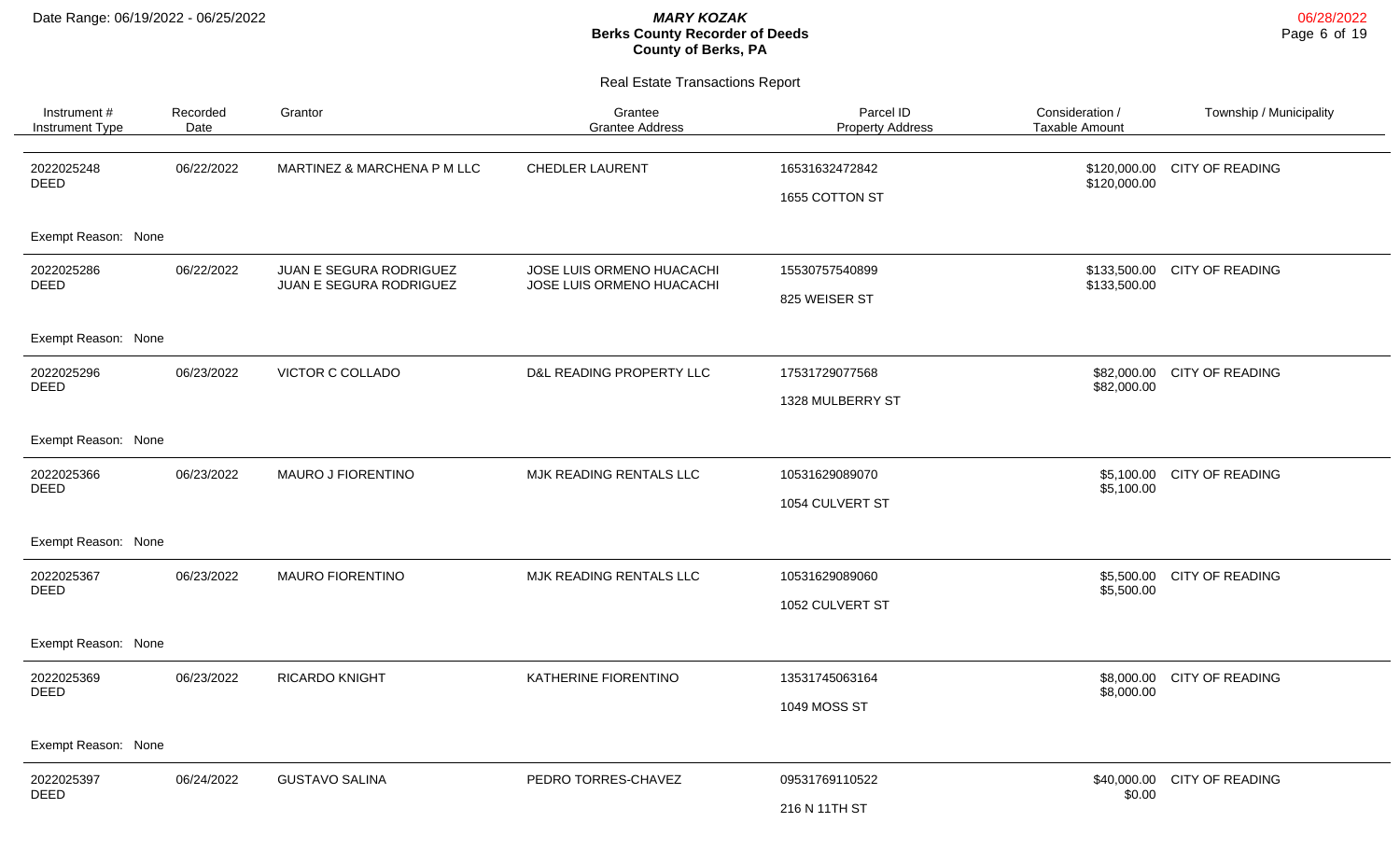Real Estate Transactions Report

| Instrument#<br>Instrument Type                   | Recorded<br>Date | Grantor                                                                    | Grantee<br><b>Grantee Address</b>                                           | Parcel ID<br><b>Property Address</b> | Consideration /<br><b>Taxable Amount</b> | Township / Municipality |
|--------------------------------------------------|------------------|----------------------------------------------------------------------------|-----------------------------------------------------------------------------|--------------------------------------|------------------------------------------|-------------------------|
| Exempt Reason: Conveyance Between Family Members |                  |                                                                            |                                                                             |                                      |                                          |                         |
| 2022025398<br><b>DEED</b>                        | 06/24/2022       | LUIS ALBERTO GONZALEZ SR                                                   | AARON CHANDRAN-MORILLO<br>MARIA CONSUELO ONEILL<br>MARIA CONSUELO ONEILL    | 08531777009527<br>1039 COURT ST      | \$170,000.00<br>\$170,000.00             | <b>CITY OF READING</b>  |
| Exempt Reason: None                              |                  |                                                                            |                                                                             |                                      |                                          |                         |
| 2022025420<br><b>DEED</b>                        | 06/24/2022       | RICHARD L MOORE JR                                                         | FRANCISCA C POLANCO                                                         | 14530751852306<br>927 CHURCH ST      | \$69,000.00<br>\$69,000.00               | <b>CITY OF READING</b>  |
| Exempt Reason: None                              |                  |                                                                            |                                                                             |                                      |                                          |                         |
| 2022025439<br><b>DEED</b>                        | 06/24/2022       | <b>LINDA S CRAWSHAW</b>                                                    | SERENITY HOKE<br><b>ANTHONY ROVITO</b>                                      | 19530722282831<br>1526 ARGONNE RD    | \$230,000.00<br>\$230,000.00             | <b>CITY OF READING</b>  |
| Exempt Reason: None                              |                  |                                                                            |                                                                             |                                      |                                          |                         |
| 2022025442<br><b>DEED</b>                        | 06/24/2022       | JORGE E SANCHEZ ROBLES<br>JORGE E SANCHEZ ROBLES<br>JORGE E SANCHEZ-ROBLES | JORGE E SANCHEZ ROBLES<br>MARIA E CABRERA-BARAJAS<br>JORGE E SANCHEZ ROBLES | 03531621190328<br>118 S 11TH ST      | \$1.00<br>\$0.00                         | <b>CITY OF READING</b>  |
| Exempt Reason: Conveyance Between Spouses        |                  |                                                                            |                                                                             |                                      |                                          |                         |
| 2022025469<br><b>DEED</b>                        | 06/24/2022       | <b>JOHN T KANE</b>                                                         | MERCEDES BERKS LLC                                                          | 18530664422646<br>910 LANCASTER AV   | \$247,500.00<br>\$247,500.00             | <b>CITY OF READING</b>  |
| Exempt Reason: None                              |                  |                                                                            |                                                                             |                                      |                                          |                         |
| 2022025483<br><b>DEED</b>                        | 06/24/2022       | MATTHEW G SNADER                                                           | <b>JOSE ABEL PUERTAS</b><br><b>MARGARITA GRACIA</b>                         | 18530664339168<br>901 GREGG AV       | \$285,000.00<br>\$285,000.00             | <b>CITY OF READING</b>  |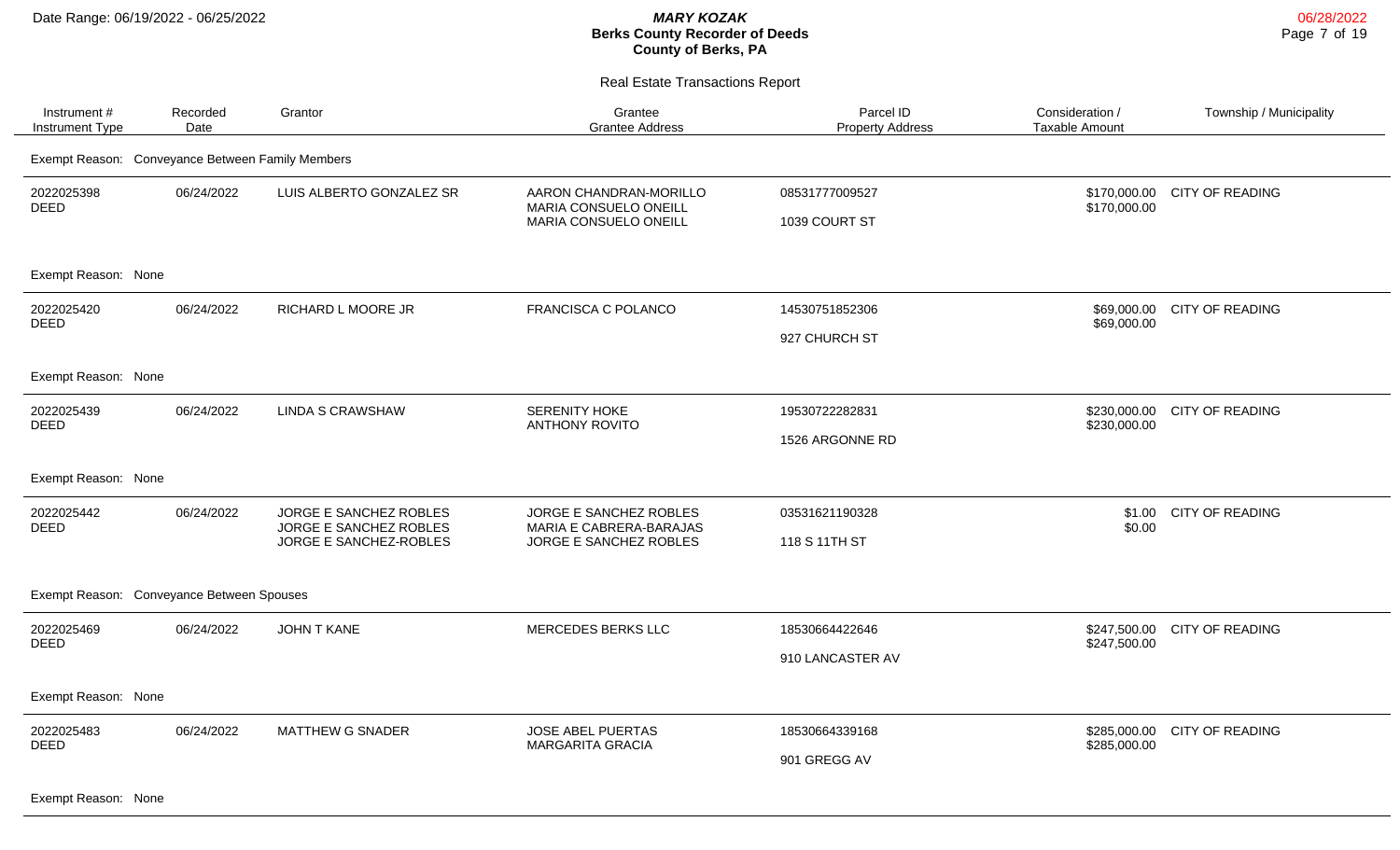| Instrument #<br>Instrument Type                    | Recorded<br>Date                                        | Grantor                                                                                                        | Grantee<br><b>Grantee Address</b>                                      | Parcel ID<br><b>Property Address</b> | Consideration /<br><b>Taxable Amount</b> | Township / Municipality |  |  |
|----------------------------------------------------|---------------------------------------------------------|----------------------------------------------------------------------------------------------------------------|------------------------------------------------------------------------|--------------------------------------|------------------------------------------|-------------------------|--|--|
| 2022024931<br><b>DEED</b>                          | 06/20/2022                                              | <b>VIDA M PASSION</b>                                                                                          | PATRICK STOCKHAUSEN<br><b>LAURA STOCKHAUSEN</b>                        | 39530520913322<br>28 PINE WOODS CT   | \$230,000.00<br>\$230,000.00             | <b>CUMRU TOWNSHIP</b>   |  |  |
| Exempt Reason: None                                |                                                         |                                                                                                                |                                                                        |                                      |                                          |                         |  |  |
| 2022025099<br><b>DEED</b>                          | 06/21/2022                                              | ANTONIO SANTOS-CAMACHO                                                                                         | RAPONDA MARION KING<br>ROBERT ANTHONY KING                             | 39438512879062<br>135 GERALD AV      | \$173,000.00<br>\$173,000.00             | <b>CUMRU TOWNSHIP</b>   |  |  |
| Exempt Reason: None                                |                                                         |                                                                                                                |                                                                        |                                      |                                          |                         |  |  |
| 2022025199<br><b>DEED</b>                          | 06/21/2022                                              | CRYSTAL A KRAUSE ESTATE                                                                                        | <b>SHAWN M KRAUSE</b>                                                  | 39530520911178<br>20 PINE WOODS CT   | \$1.00<br>\$0.00                         | <b>CUMRU TOWNSHIP</b>   |  |  |
|                                                    | Exempt Reason: Conveyance through Will or Intestate Law |                                                                                                                |                                                                        |                                      |                                          |                         |  |  |
| 2022025252<br><b>DEED</b>                          | 06/22/2022                                              | U S BANK NATIONAL ASSOCIATION<br>PENNSYLVANIA HOUSING FINANCE<br><b>AGENCY</b><br>US BANK NATIONAL ASSOCIATION | MARVIN ZIMMERMAN                                                       | 39439509067469<br>1103 BEDFORD AV    | \$160,000.00<br>\$160,000.00             | <b>CUMRU TOWNSHIP</b>   |  |  |
| Exempt Reason: None                                |                                                         |                                                                                                                |                                                                        |                                      |                                          |                         |  |  |
| 2022025347<br>DEED                                 | 06/23/2022                                              | <b>B CELESTE HINKEL</b><br><b>B CELESTE GRONBACHER</b><br>DAVID T HINKEL                                       | <b>B CELESTE HINKEL</b>                                                | 39439519518301<br>345 CHURCH RD      | \$1.00<br>\$0.00                         | <b>CUMRU TOWNSHIP</b>   |  |  |
| Exempt Reason: Conveyance Between Spouses          |                                                         |                                                                                                                |                                                                        |                                      |                                          |                         |  |  |
| 2022025464<br><b>DEED</b>                          | 06/24/2022                                              | RICHARD N KELLENBERGER                                                                                         | <b>RICHARD N KELLENBERGER</b><br>KEITH A KELLENBERGER                  | 39439505190357<br>115 ROSEMONT AV    | \$1.00<br>\$0.00                         | <b>CUMRU TOWNSHIP</b>   |  |  |
| Exempt Reason: Conveyance Between Parent and Child |                                                         |                                                                                                                |                                                                        |                                      |                                          |                         |  |  |
| 2022025023<br><b>DEED</b>                          | 06/20/2022                                              | <b>KARL F BEST</b><br><b>CATHERINE J NICHOLS</b>                                                               | MICHAEL ORASCHEWSKY<br><b>LLANA ORASCHEWSKY</b><br><b>ELAINE BROWN</b> | 42537601277525<br>35 SPRING RD       | \$505,000.00<br>\$505,000.00             | <b>EARL TOWNSHIP</b>    |  |  |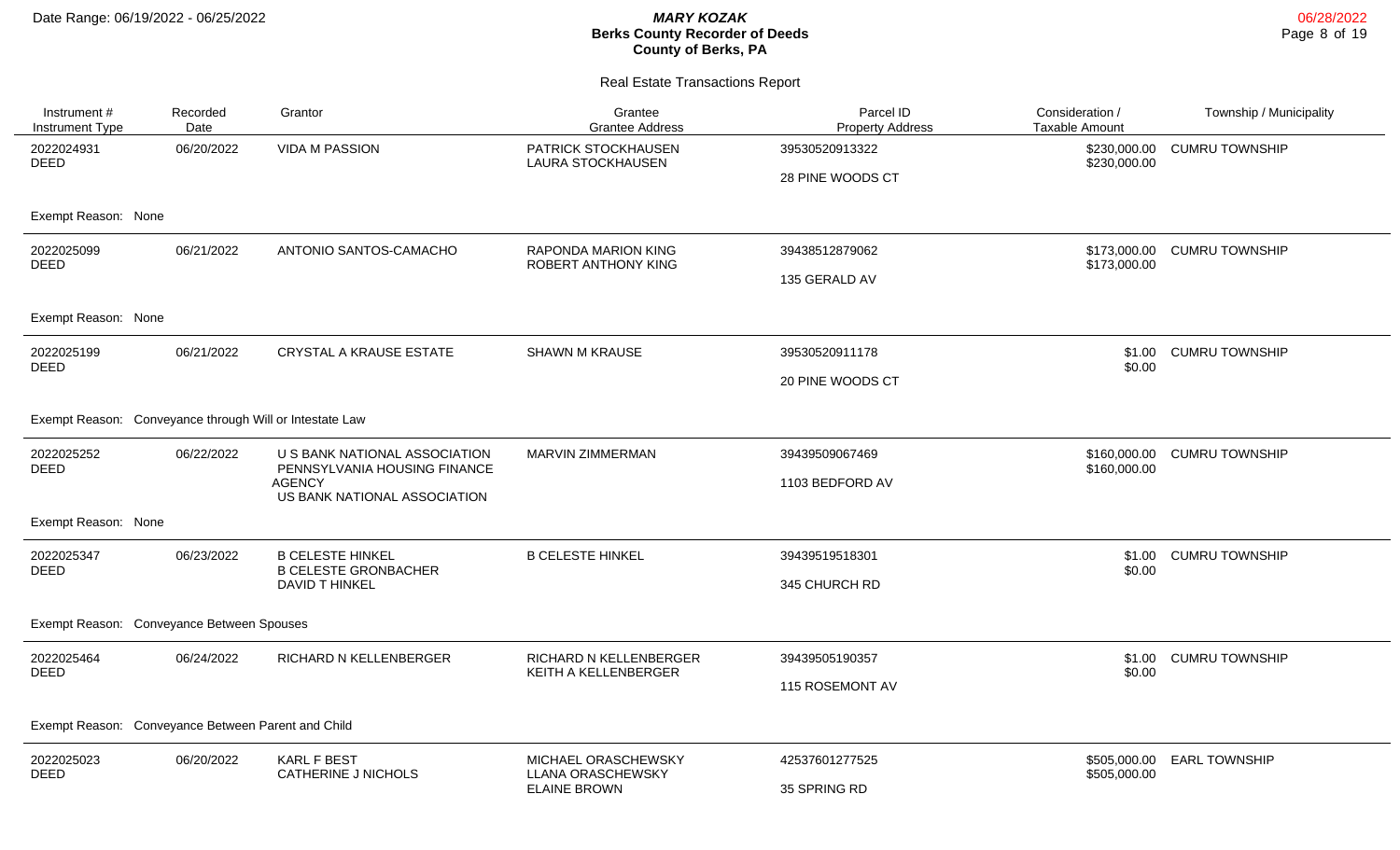Real Estate Transactions Report

| Instrument #<br>Instrument Type | Recorded<br>Date                                   | Grantor                                           | Grantee<br><b>Grantee Address</b>                         | Parcel ID<br><b>Property Address</b> | Consideration /<br><b>Taxable Amount</b> | Township / Municipality |  |  |  |
|---------------------------------|----------------------------------------------------|---------------------------------------------------|-----------------------------------------------------------|--------------------------------------|------------------------------------------|-------------------------|--|--|--|
| Exempt Reason: None             |                                                    |                                                   |                                                           |                                      |                                          |                         |  |  |  |
| 2022025457<br><b>DEED</b>       | 06/24/2022                                         | <b>STEPHEN J SHIREY</b><br><b>ANDREW M SHIREY</b> | <b>MERVIN L ESH</b><br><b>ELMER S ESH</b>                 | 42536602864165<br>42536602860133     | \$175,000.00<br>\$175,000.00             | <b>EARL TOWNSHIP</b>    |  |  |  |
|                                 |                                                    |                                                   |                                                           | <b>MACHAMER RD</b><br>MACHAMER RD    |                                          |                         |  |  |  |
| Exempt Reason: None             |                                                    |                                                   |                                                           |                                      |                                          |                         |  |  |  |
| 2022025458<br><b>DEED</b>       | 06/24/2022                                         | <b>CHURCH OF CHRIST</b>                           | MERVIN L ESH<br>ELMER S ESH                               | 42536602767572                       | \$70,000.00<br>\$70,000.00               | <b>EARL TOWNSHIP</b>    |  |  |  |
|                                 |                                                    |                                                   |                                                           | <b>MACHAMER RD</b>                   |                                          |                         |  |  |  |
| Exempt Reason: None             |                                                    |                                                   |                                                           |                                      |                                          |                         |  |  |  |
| 2022024940<br><b>DEED</b>       | 06/20/2022                                         | BERKS AT PATHFINDER MEADOWS<br>LLC                | <b>JAMES WILLARD GUNSER</b><br><b>DIANE MARIE SWEARER</b> | 43533604538589                       | \$453,565.00<br>\$453,565.00             | <b>EXETER TOWNSHIP</b>  |  |  |  |
|                                 |                                                    | BERKS NEW HOMES LLC<br><b>BERKS HOMES</b>         |                                                           | 76 LADDERBACK LN                     |                                          |                         |  |  |  |
| Exempt Reason: None             |                                                    |                                                   |                                                           |                                      |                                          |                         |  |  |  |
| 2022024997<br><b>DEED</b>       | 06/20/2022                                         | ELIZABETH B DLUGOLECKI<br>PHILIP C DLUGOLECKI     | <b>DONNA MCMULLEN KORDICH</b><br>DONNA MCMULLEN KORDICH   | 43532515744671                       | \$341,000.00<br>\$341,000.00             | <b>EXETER TOWNSHIP</b>  |  |  |  |
|                                 |                                                    |                                                   |                                                           | 4972 PAINTED SKY RD                  |                                          |                         |  |  |  |
| Exempt Reason: None             |                                                    |                                                   |                                                           |                                      |                                          |                         |  |  |  |
| 2022025090<br><b>DEED</b>       | 06/21/2022                                         | <b>BARBARA ROWLANDS</b>                           | <b>SCOTT OXENREIDER</b><br>PAMELA OXENREIDER              | 43533515630430                       | \$200,000.00<br>\$0.00                   | <b>EXETER TOWNSHIP</b>  |  |  |  |
|                                 |                                                    |                                                   |                                                           | 1352 BUDD ST                         |                                          |                         |  |  |  |
|                                 | Exempt Reason: Conveyance Between Parent and Child |                                                   |                                                           |                                      |                                          |                         |  |  |  |
| 2022025269<br><b>DEED</b>       | 06/22/2022                                         | MICHAEL G PUGH                                    | TCD MANAGEMENT LLC                                        | 43532510374477                       | \$185,000.00                             | <b>EXETER TOWNSHIP</b>  |  |  |  |
|                                 |                                                    | <b>VIRGINIA L PUGH</b>                            |                                                           | 3204 ORCHARD VIEW RD                 | \$185,000.00                             |                         |  |  |  |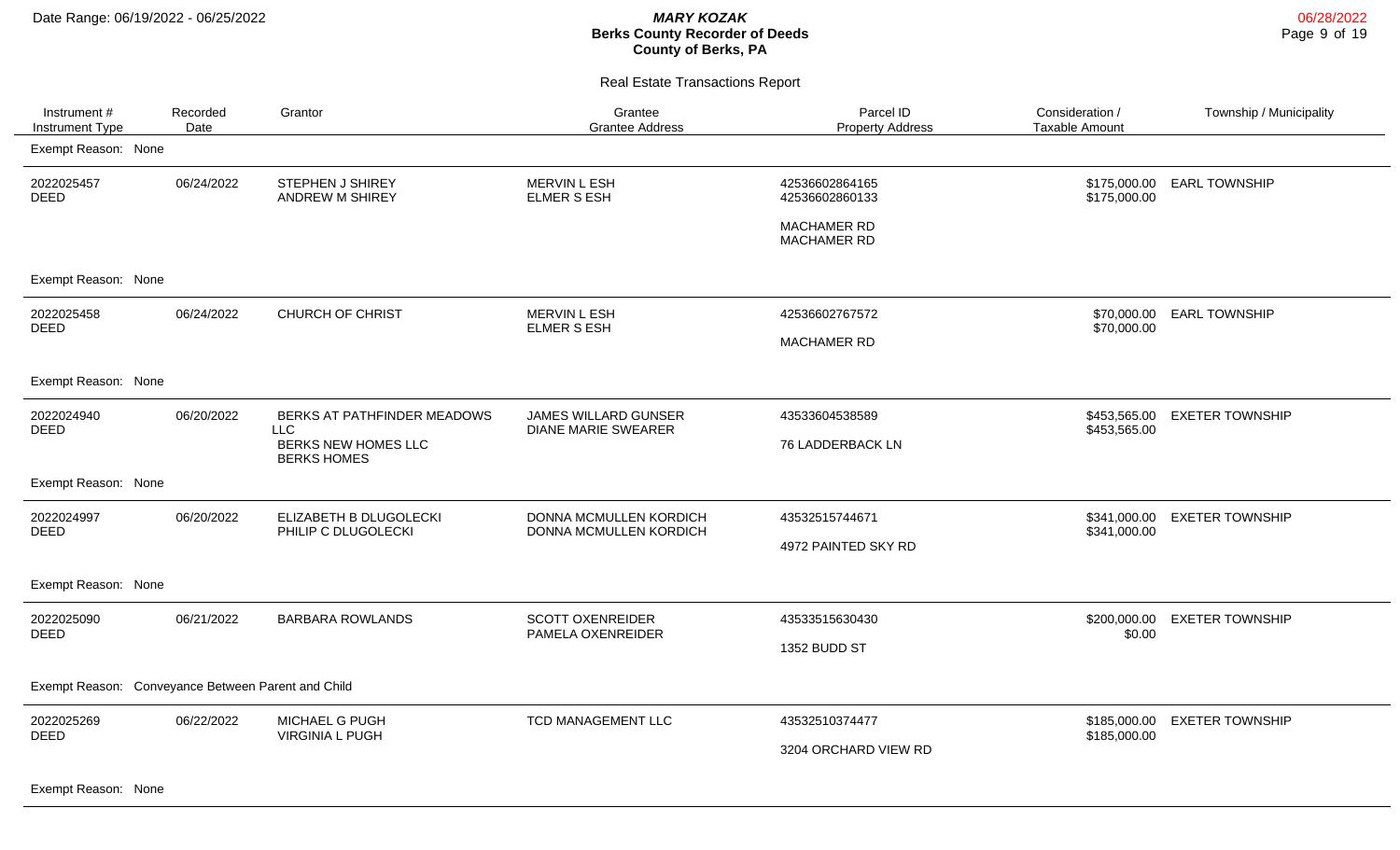| Instrument #<br>Instrument Type           | Recorded<br>Date | Grantor                                                                                                                              | Grantee<br><b>Grantee Address</b>        | Parcel ID<br><b>Property Address</b> | Consideration /<br><b>Taxable Amount</b> | Township / Municipality |
|-------------------------------------------|------------------|--------------------------------------------------------------------------------------------------------------------------------------|------------------------------------------|--------------------------------------|------------------------------------------|-------------------------|
| 2022025377<br><b>DEED</b>                 | 06/23/2022       | PEARL F HEFFNER                                                                                                                      | AMANDA WITHEROW<br>MATTHEW T WITHEROW    | 43533701497881<br>140 LIMEKILN RD    | \$100,000.00<br>\$100,000.00             | <b>EXETER TOWNSHIP</b>  |
| Exempt Reason: None                       |                  |                                                                                                                                      |                                          |                                      |                                          |                         |
| 2022025415<br><b>DEED</b>                 | 06/24/2022       | <b>TIMOTHY JOHNSON</b><br>KATHRYN L JOHNSON                                                                                          | ROSEMARIE JOSEPH                         | 43533618409273                       | \$435,000.00<br>\$435,000.00             | <b>EXETER TOWNSHIP</b>  |
|                                           |                  |                                                                                                                                      |                                          | 85 STEPHANIE RD                      |                                          |                         |
| Exempt Reason: None                       |                  |                                                                                                                                      |                                          |                                      |                                          |                         |
| 2022025316<br><b>DEED</b>                 | 06/23/2022       | MICHAEL D MADENFORD                                                                                                                  | MICHAEL D MADENFORD<br>SHELLEY MADENFORD | 44543115634895                       | \$10.00<br>\$0.00                        | FLEETWOOD BOROUGH       |
|                                           |                  |                                                                                                                                      |                                          | 124 W WASHINGTON ST                  |                                          |                         |
| Exempt Reason: Conveyance Between Spouses |                  |                                                                                                                                      |                                          |                                      |                                          |                         |
| 2022024958<br><b>DEED</b>                 | 06/20/2022       | <b>EQUITY TRUST COMPANY</b><br><b>CUSTODIAN FBO DULCINEA</b><br>FREYMOYER IRA<br>DULCINEA FREYMOYER IRA<br><b>DULCINEA FREYMOYER</b> | <b>TOKIASCA COMPRES</b>                  | 46448516936205                       | \$165,000.00<br>\$165,000.00             | <b>HAMBURG BOROUGH</b>  |
|                                           |                  |                                                                                                                                      |                                          | 102 PHEASANT CT                      |                                          |                         |
| Exempt Reason: None                       |                  |                                                                                                                                      |                                          |                                      |                                          |                         |
| 2022025113<br><b>DEED</b>                 | 06/21/2022       | <b>JOHN F HARTMAN</b>                                                                                                                | <b>TRAVIS ELY</b>                        | 46449410367740                       | \$179,900.00<br>\$179,900.00             | <b>HAMBURG BOROUGH</b>  |
|                                           |                  |                                                                                                                                      |                                          | 9 REDTAIL CT                         |                                          |                         |
| Exempt Reason: None                       |                  |                                                                                                                                      |                                          |                                      |                                          |                         |
| 2022025136<br><b>DEED</b>                 | 06/21/2022       | HQ PARTNERS LLC                                                                                                                      | DAB ASSOCIATES LLC                       | 46449405090671                       | \$465,000.00<br>\$465,000.00             | <b>HAMBURG BOROUGH</b>  |
|                                           |                  |                                                                                                                                      |                                          | 208 STATE ST                         |                                          |                         |
| Exempt Reason: None                       |                  |                                                                                                                                      |                                          |                                      |                                          |                         |
| 2022025235                                | 06/22/2022       | YSIDRO RAFAEL NUNEZ                                                                                                                  | <b>HILLTOP TRINITY LLC</b>               | 46449405183637                       | \$1.00<br>\$133,440.00                   | <b>HAMBURG BOROUGH</b>  |
| <b>DEED</b>                               |                  |                                                                                                                                      |                                          | 220 S 4TH ST                         |                                          |                         |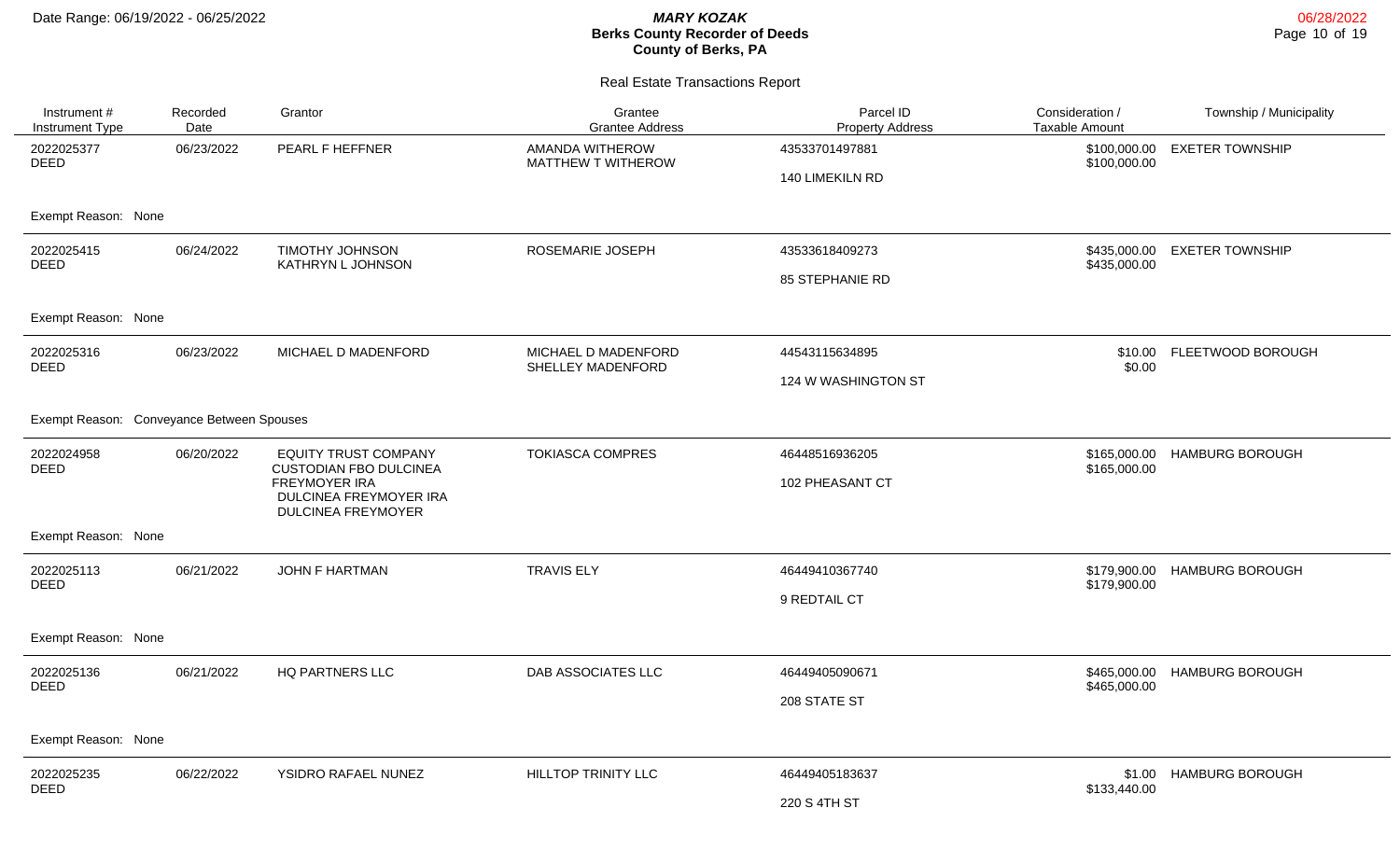Real Estate Transactions Report

| Instrument#<br>Instrument Type                     | Recorded<br>Date | Grantor                  | Grantee<br><b>Grantee Address</b>               | Parcel ID<br><b>Property Address</b> | Consideration /<br><b>Taxable Amount</b> | Township / Municipality          |
|----------------------------------------------------|------------------|--------------------------|-------------------------------------------------|--------------------------------------|------------------------------------------|----------------------------------|
| Exempt Reason: None                                |                  |                          |                                                 |                                      |                                          |                                  |
| 2022025206<br><b>DEED</b>                          | 06/22/2022       | <b>TRACI L KISSINGER</b> | <b>TRACIL KISSINGER</b>                         | 48434700149853 part<br>516 HILL RD   | \$1.00<br>\$0.00                         | <b>HEIDELBERG TOWNSHIP</b>       |
| Exempt Reason: Transfer To Self                    |                  |                          |                                                 |                                      |                                          |                                  |
| 2022025207<br><b>DEED</b>                          | 06/22/2022       | <b>TRACIL KISSINGER</b>  | <b>BRANDON CLEMMER</b><br><b>BROOKE CLEMMER</b> | 48434700149853 part                  | \$0.00                                   | \$398,750.00 HEIDELBERG TOWNSHIP |
|                                                    |                  |                          |                                                 | 516 HILL RD                          |                                          |                                  |
| Exempt Reason: Conveyance Between Parent and Child |                  |                          |                                                 |                                      |                                          |                                  |
| 2022025275<br><b>DEED</b>                          | 06/22/2022       | MIST HOLDINGS LLC        | ZAIRELY BETH NAZARIO                            | 54530618304958                       | \$125,000.00<br>\$125,000.00             | <b>KENHORST BOROUGH</b>          |
|                                                    |                  |                          |                                                 | 1219 NEW HOLLAND RD                  |                                          |                                  |
| Exempt Reason: None                                |                  |                          |                                                 |                                      |                                          |                                  |
| 2022025403<br><b>DEED</b>                          | 06/24/2022       | <b>LINDA J MAURER</b>    | <b>ERICA L PARKER</b>                           | 55544420828254                       | \$416,000.00                             | \$416,000.00 KUTZTOWN BOROUGH    |
|                                                    |                  |                          |                                                 | 669 SEEM DR                          |                                          |                                  |
| Exempt Reason: None                                |                  |                          |                                                 |                                      |                                          |                                  |
| 2022025472<br><b>DEED</b>                          | 06/24/2022       | <b>VIRGINIA LOCKHART</b> | KIRK D HOFFMAN<br>RACHEL M HOFFMAN              | 55544312863221                       | \$1.00<br>\$0.00                         | KUTZTOWN BOROUGH                 |
|                                                    |                  |                          |                                                 | 86 LAMBERT AL                        |                                          |                                  |
| Exempt Reason: Conveyance Between Parent and Child |                  |                          |                                                 |                                      |                                          |                                  |
| 2022024971<br><b>DEED</b>                          | 06/20/2022       | <b>TERRY A ECKENROTH</b> | ANA M GOMEZ<br><b>MARCOS E ALCARAZ</b>          | 57531805292054                       | \$211,000.00<br>\$211,000.00             | LAURELDALE BOROUGH               |
|                                                    |                  |                          |                                                 | 1524 DUKE ST                         |                                          |                                  |
|                                                    |                  |                          |                                                 |                                      |                                          |                                  |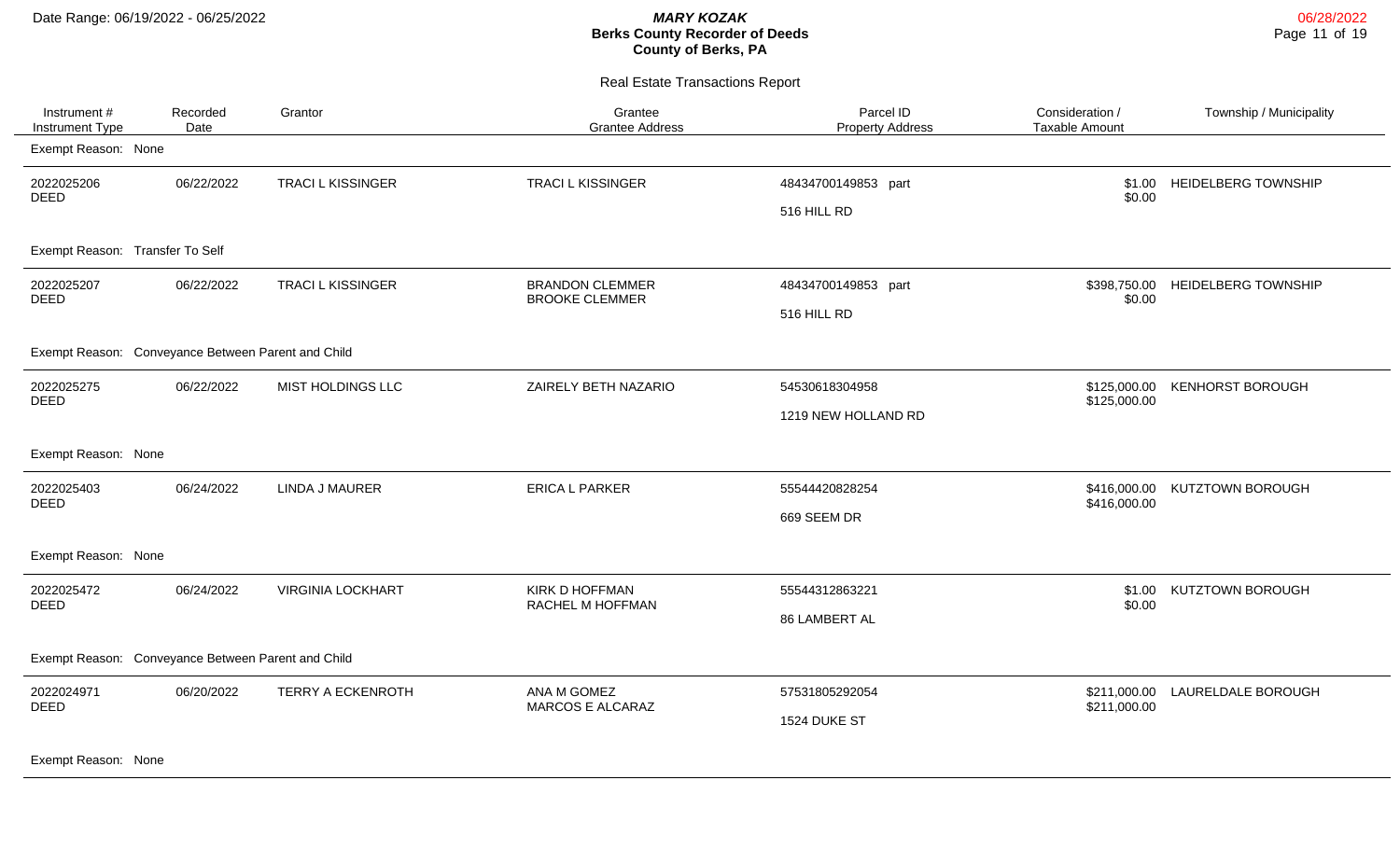#### Real Estate Transactions Report

| Instrument #<br>Instrument Type                | Recorded<br>Date | Grantor                                       | Grantee<br><b>Grantee Address</b>          | Parcel ID<br><b>Property Address</b> | Consideration /<br><b>Taxable Amount</b> | Township / Municipality   |
|------------------------------------------------|------------------|-----------------------------------------------|--------------------------------------------|--------------------------------------|------------------------------------------|---------------------------|
| 2022025409<br><b>DEED</b>                      | 06/24/2022       | PAUL W BLATT ESTATE                           | <b>AUSTIN J KUSER</b>                      | 57531917011471                       | \$175,000.00<br>\$175,000.00             | LAURELDALE BOROUGH        |
|                                                |                  |                                               |                                            | 1307 MARGARET ST                     |                                          |                           |
| Exempt Reason: None                            |                  |                                               |                                            |                                      |                                          |                           |
| 2022025422<br><b>DEED</b>                      | 06/24/2022       | HARVEY W DEY ESTATE<br>HARVEY W DEY JR ESTATE | <b>MARK LEVENGOOD</b>                      | 59549204527740                       | \$1.00<br>\$0.00                         | LONGSWAMP TOWNSHIP        |
|                                                |                  |                                               |                                            | 287 WALKER RD                        |                                          |                           |
| Exempt Reason: Corrective or Confirmatory Deed |                  |                                               |                                            |                                      |                                          |                           |
| 2022025370<br>06/23/2022<br>DEED               |                  | COLLEEN L CONRAD                              | ANDREW S POSA                              | 49437704605107                       | \$490,000.00<br>\$490,000.00             | LOWER HEIDELBERG TOWNSHIP |
|                                                |                  |                                               |                                            | <b>7 LAURA CT</b>                    |                                          |                           |
| Exempt Reason: None                            |                  |                                               |                                            |                                      |                                          |                           |
| 2022025041<br><b>DEED</b>                      | 06/20/2022       | <b>LEON BURKHOLDER</b><br>LINDA BURKHOLDER    | <b>LEON BURKHOLDER</b><br>LINDA BURKHOLDER | 63545303234290<br>63545303230650     | \$0.00<br>\$0.00                         | <b>MAXATAWNY TOWNSHIP</b> |
|                                                |                  |                                               |                                            | <b>DEYSHER RD</b><br>100 DEYSHER RD  |                                          |                           |
| Exempt Reason: Conveyance Between Spouses      |                  |                                               |                                            |                                      |                                          |                           |
| 2022025046<br><b>DEED</b>                      | 06/20/2022       | <b>AMMON N LEID</b><br><b>EDNA S LEID</b>     | <b>AMMON N LEID</b><br>EDNA S LEID         | 63545300923077<br>63545300729651     | \$0.00<br>\$0.00                         | <b>MAXATAWNY TOWNSHIP</b> |
|                                                |                  |                                               |                                            | <b>BOWERS RD</b><br>690 KOHLER RD    |                                          |                           |
| Exempt Reason: Other                           |                  |                                               |                                            |                                      |                                          |                           |
| 2022025203<br><b>DEED</b>                      | 06/22/2022       | <b>RICHARD CARMAN</b><br>ELIZABETH J CARMAN   | FLOREZ TRUCKING LLC                        | 63547409161798                       | \$1,064,000.00<br>\$1,064,000.00         | <b>MAXATAWNY TOWNSHIP</b> |
|                                                |                  |                                               |                                            | 15826 E KUTZTOWN RD                  |                                          |                           |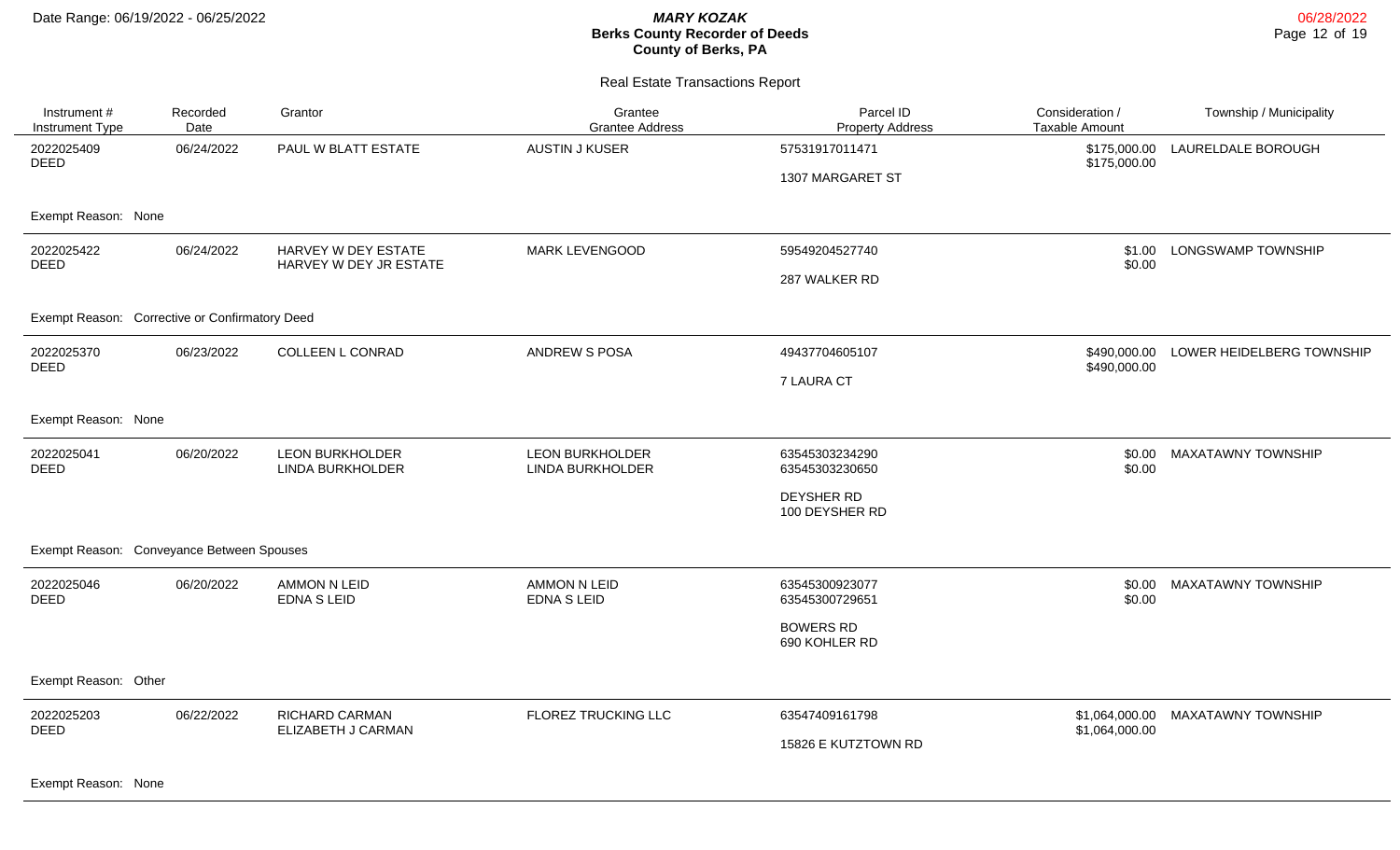| Instrument#<br>Instrument Type                   | Recorded<br>Date | Grantor                                     | Grantee<br><b>Grantee Address</b>              | Parcel ID<br><b>Property Address</b> | Consideration /<br><b>Taxable Amount</b> | Township / Municipality   |
|--------------------------------------------------|------------------|---------------------------------------------|------------------------------------------------|--------------------------------------|------------------------------------------|---------------------------|
| 2022025204<br><b>DEED</b>                        | 06/22/2022       | <b>RICHARD CARMAN</b><br>ELIZABETH J CARMAN | FLOREZ TRUCKING LLC                            | 63547409162414<br>KLINES CORNER RD   | \$196,000.00<br>\$196,000.00             | <b>MAXATAWNY TOWNSHIP</b> |
| Exempt Reason: None                              |                  |                                             |                                                |                                      |                                          |                           |
| 2022025205<br>DEED                               | 06/22/2022       | <b>RICHARD CARMAN</b><br>ELIZABETH J CARMAN | <b>FLOREZ TRUCKING LLC</b>                     | 63547409069755                       | \$140,000.00<br>\$140,000.00             | <b>MAXATAWNY TOWNSHIP</b> |
|                                                  |                  |                                             |                                                | KLINES CORNER RD                     |                                          |                           |
| Exempt Reason: None                              |                  |                                             |                                                |                                      |                                          |                           |
| 2022025238<br><b>DEED</b>                        | 06/22/2022       | W ANNE STOCKER<br><b>WENDY ANNE STOCKER</b> | SHEA A OSWALD                                  | 63543302876615<br>72                 | \$253,000.00<br>\$253,000.00             | <b>MAXATAWNY TOWNSHIP</b> |
|                                                  |                  |                                             |                                                | 91 KNITTLE RD                        |                                          |                           |
| Exempt Reason: None                              |                  |                                             |                                                |                                      |                                          |                           |
| 2022024979<br><b>DEED</b>                        | 06/20/2022       | DANIEL T HINKLE<br><b>CLAUDIA HINKLE</b>    | MICHAEL ROTHENBERGER<br><b>GEORGE A BUTKUS</b> | 65439513221870                       | \$185,000.00<br>\$185,000.00             | <b>MOHNTON BOROUGH</b>    |
|                                                  |                  |                                             |                                                | 234 N CHURCH ST                      |                                          |                           |
| Exempt Reason: None                              |                  |                                             |                                                |                                      |                                          |                           |
| 2022024943<br><b>DEED</b>                        | 06/20/2022       | SARA HENRIQUEZ<br><b>IRENE RAMIREZ</b>      | SARA HENRIQUEZ                                 | 66530907780326                       | \$1.00<br>\$1.00                         | MUHLENBERG TOWNSHIP       |
|                                                  |                  |                                             |                                                | 806 APACHE LN                        |                                          |                           |
| Exempt Reason: Conveyance Between Spouses        |                  |                                             |                                                |                                      |                                          |                           |
| 2022024944                                       | 06/20/2022       | SARA HENRIQUEZ                              | JOSIMAR HERNANDEZ<br>SARA HENRIQUEZ            | 66530907780326                       | \$1.00<br>\$1.00                         | MUHLENBERG TOWNSHIP       |
| DEED                                             |                  |                                             |                                                | 806 APACHE LN                        |                                          |                           |
| Exempt Reason: Conveyance Between Family Members |                  |                                             |                                                |                                      |                                          |                           |
| 2022024993                                       | 06/20/2022       | FORINO CO LP                                | JODI-ANN G LEWIS                               | 66531909273176                       | \$262,925.00<br>\$262,925.00             | MUHLENBERG TOWNSHIP       |
| <b>DEED</b>                                      |                  |                                             |                                                | <b>ROSALIES WY</b>                   |                                          |                           |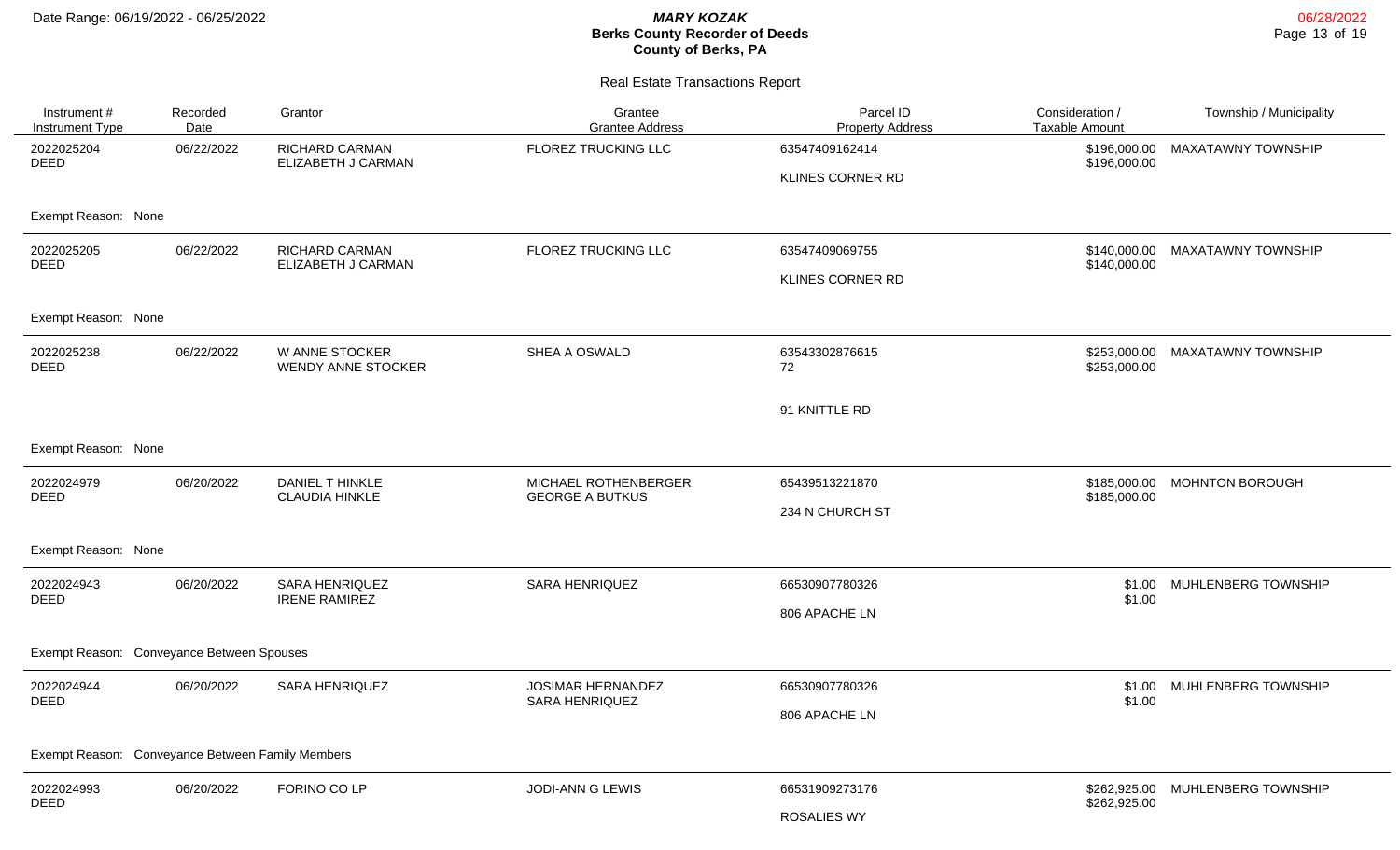| Instrument #<br><b>Instrument Type</b>                                 | Recorded<br>Date | Grantor                                                                                                   | Grantee<br><b>Grantee Address</b>                                               | Parcel ID<br><b>Property Address</b>  | Consideration /<br><b>Taxable Amount</b> | Township / Municipality |
|------------------------------------------------------------------------|------------------|-----------------------------------------------------------------------------------------------------------|---------------------------------------------------------------------------------|---------------------------------------|------------------------------------------|-------------------------|
| Exempt Reason: None                                                    |                  |                                                                                                           |                                                                                 |                                       |                                          |                         |
| 2022024996<br><b>DEED</b>                                              | 06/20/2022       | CHRISTOPHER R MARTIN                                                                                      | <b>MARIO CALOIERO</b><br>RICHARD SACHETTA                                       | 66530810375351<br>3057 MAPLE AV       | \$50,000.00<br>\$50,000.00               | MUHLENBERG TOWNSHIP     |
| Exempt Reason: None                                                    |                  |                                                                                                           |                                                                                 |                                       |                                          |                         |
| 2022025006<br><b>DEED</b>                                              | 06/20/2022       | EQUITY TRUST COMPANY FBO<br>JEREMY P FREYMOYER IRA<br>JEREMY P FREYMOYER IRA<br><b>JEREMY P FREYMOYER</b> | DV INVESTMENT LLC                                                               | 66530816949211<br>2532 KUTZTOWN RD    | \$185,000.00<br>\$185,000.00             | MUHLENBERG TOWNSHIP     |
| Exempt Reason: None                                                    |                  |                                                                                                           |                                                                                 |                                       |                                          |                         |
| 2022025161<br><b>DEED</b>                                              | 06/21/2022       | <b>LINDA GLASSMIRE</b>                                                                                    | DIONY J RODRIGUEZ PEREYRA<br><b>GHISSY D PEREZ</b><br>DIONY J RODRIGUEZ PEREYRA | 66439902962351<br>1034 MEADOW DR      | \$355,000.00<br>\$355,000.00             | MUHLENBERG TOWNSHIP     |
| Exempt Reason: None                                                    |                  |                                                                                                           |                                                                                 |                                       |                                          |                         |
| 2022025200<br><b>DEED</b>                                              | 06/21/2022       | <b>TONINO PALUMBO JR</b><br><b>JEAN M KREIDER</b><br>TONINO C PALUMBO<br>JEAN M PALUMBO                   | TONINO PALUMBO JR<br><b>JEAN M KREIDER</b>                                      | 66439902955367<br>13 LADY DIANA DR    | \$1.00<br>\$0.00                         | MUHLENBERG TOWNSHIP     |
| Exempt Reason: Other                                                   |                  |                                                                                                           |                                                                                 |                                       |                                          |                         |
| 2022024999<br><b>DEED</b>                                              | 06/20/2022       | <b>MATTHEW WEBBER</b><br><b>LORI WEBBER</b>                                                               | SHAYNA M PEREZ                                                                  | 67534807691939<br>439 MAIN ST         | \$249,900.00<br>\$249,900.00             | <b>OLEY TOWNSHIP</b>    |
| Exempt Reason: None                                                    |                  |                                                                                                           |                                                                                 |                                       |                                          |                         |
| 2022025193<br><b>DEED</b><br>Exempt Reason: Conveyance Between Spouses | 06/21/2022       | SANTO A DANGELO<br><b>BRENDA P DANGELO</b><br>SANTO A D ANGELO<br>BRENDA P D ANGELO                       | SANTO A DANGELO<br>SANTO A D ANGELO                                             | 71000000000039<br>377 LANDIS STORE RD | \$1.00<br>\$0.00                         | PIKE TOWNSHIP           |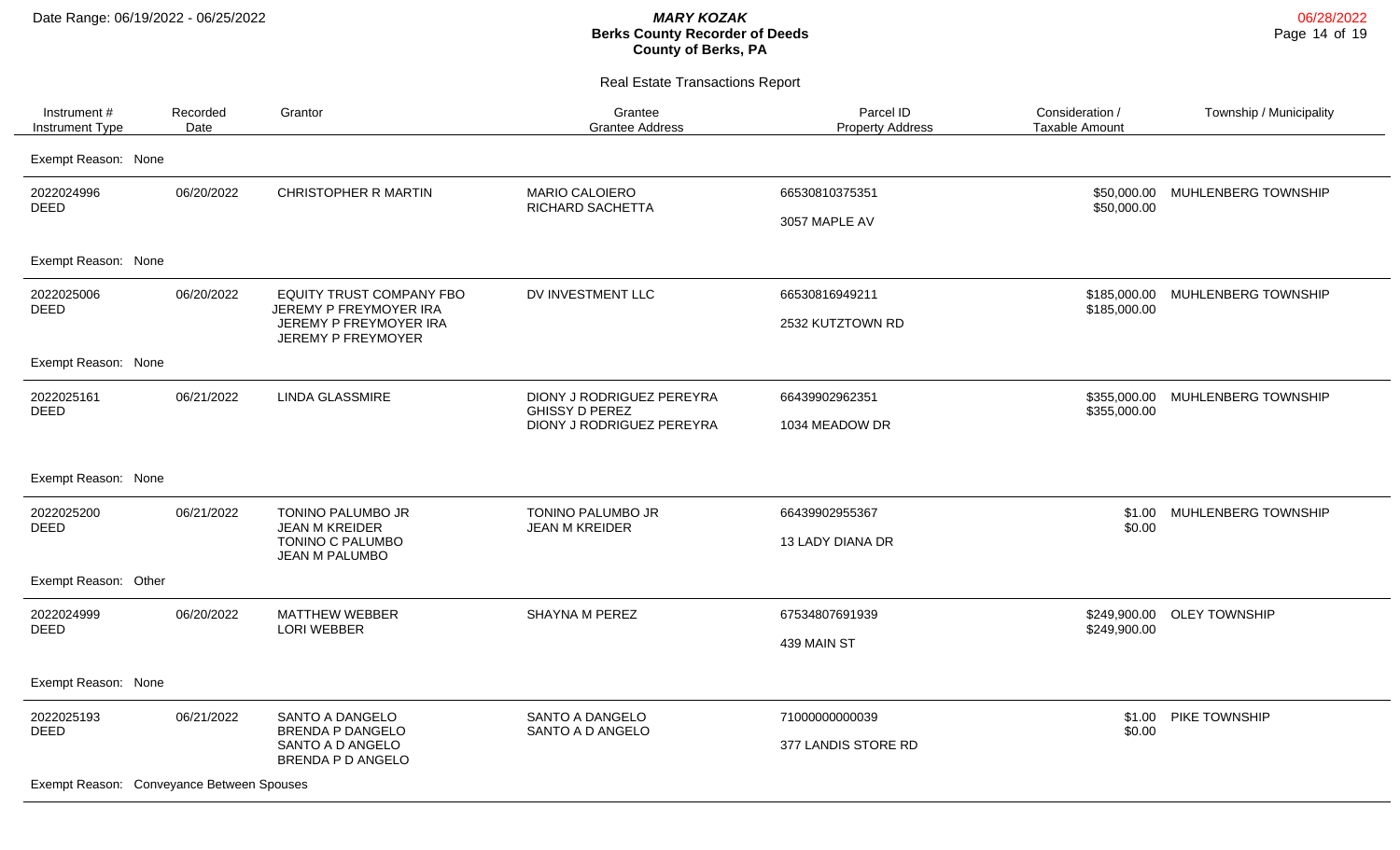06/28/2022 Page 15 of 19

Real Estate Transactions Report

| Instrument#<br><b>Instrument Type</b> | Recorded<br>Date                                 | Grantor                                                                          | Grantee<br><b>Grantee Address</b>                            | Parcel ID<br><b>Property Address</b>       | Consideration /<br>Taxable Amount | Township / Municipality   |
|---------------------------------------|--------------------------------------------------|----------------------------------------------------------------------------------|--------------------------------------------------------------|--------------------------------------------|-----------------------------------|---------------------------|
| 2022025238<br><b>DEED</b>             | 06/22/2022                                       | W ANNE STOCKER<br><b>WENDY ANNE STOCKER</b>                                      | SHEA A OSWALD                                                | 63543302876615<br>72                       | \$253,000.00<br>\$253,000.00      | <b>RICHMOND TOWNSHIP</b>  |
|                                       |                                                  |                                                                                  |                                                              | 91 KNITTLE RD                              |                                   |                           |
| Exempt Reason: None                   |                                                  |                                                                                  |                                                              |                                            |                                   |                           |
| 2022025219<br><b>DEED</b>             | 06/22/2022                                       | ELIZABETH H KONOPKA                                                              | <b>CHARLES R EBERSOLE</b><br>JENNIFER A BAUMBACH             | 73531201063255                             | \$310,000,00<br>\$310,000.00      | <b>ROBESON TOWNSHIP</b>   |
|                                       |                                                  |                                                                                  |                                                              | 305 ALLEGHENYVILLE RD                      |                                   |                           |
| Exempt Reason: None                   |                                                  |                                                                                  |                                                              |                                            |                                   |                           |
| 2022024992<br><b>DEED</b>             | 06/20/2022                                       | JOANNE L ENGLEHART                                                               | COMMONWEALTH OF PENNSYLVANIA<br>DEPARTMENT OF TRANSPORTATION | 76533901081482 part                        | \$1.00<br>\$0.00                  | RUSCOMBMANOR TOWNSHIP     |
|                                       |                                                  |                                                                                  | COMMONWEALTH OF PENNSYLVANIA<br>DEPARTMENT OF TRANSPORTATION | 3407 PRICETOWN RD                          |                                   |                           |
|                                       |                                                  | Exempt Reason: Conveyance to Commonwealth of PA or Political Subdivisions        |                                                              |                                            |                                   |                           |
| 2022025266<br><b>DEED</b>             | 06/22/2022                                       | RALPH R WAGNER ESTATE<br><b>DOUGLAS WAGNER</b><br>JEAN L AMOUR<br>JEAN L CAMACHO | <b>DOUGLAS WAGNER</b>                                        | 78449318417283                             | \$1.00<br>\$0.00                  | SHOEMAKERSVILLE BOROUGH   |
|                                       |                                                  |                                                                                  |                                                              | 714 MAIN ST                                |                                   |                           |
|                                       | Exempt Reason: Conveyance Between Family Members |                                                                                  |                                                              |                                            |                                   |                           |
| 2022025433<br><b>DEED</b>             | 06/24/2022                                       | DAVID T ADERHOLD JR<br>KIMBERLY L WILLIAMS                                       | ZHONGJU ZHANG<br><b>LIN YUAN</b>                             | 79438613133237                             | \$340,000.00<br>\$340,000.00      | SINKING SPRING BOROUGH    |
|                                       |                                                  | KIMBERLY L ADERHOLD                                                              |                                                              | 82 MICHIGAN DR                             |                                   |                           |
| Exempt Reason: None                   |                                                  |                                                                                  |                                                              |                                            |                                   |                           |
| 2022024967<br><b>DEED</b>             | 06/20/2022                                       | WAYNE L SHULTZ<br>DEBRA L SHULTZ<br>ROBERT E SHULTZ IV<br>MARGARET M SHULTZ      | <b>CORY M KENNEDY</b>                                        | 51435502852371<br>51435504840996           | \$315,000.00<br>\$315,000.00      | SOUTH HEIDELBERG TOWNSHIP |
|                                       |                                                  |                                                                                  |                                                              | N GALEN HALL RD OFF<br>603 N GALEN HALL RD |                                   |                           |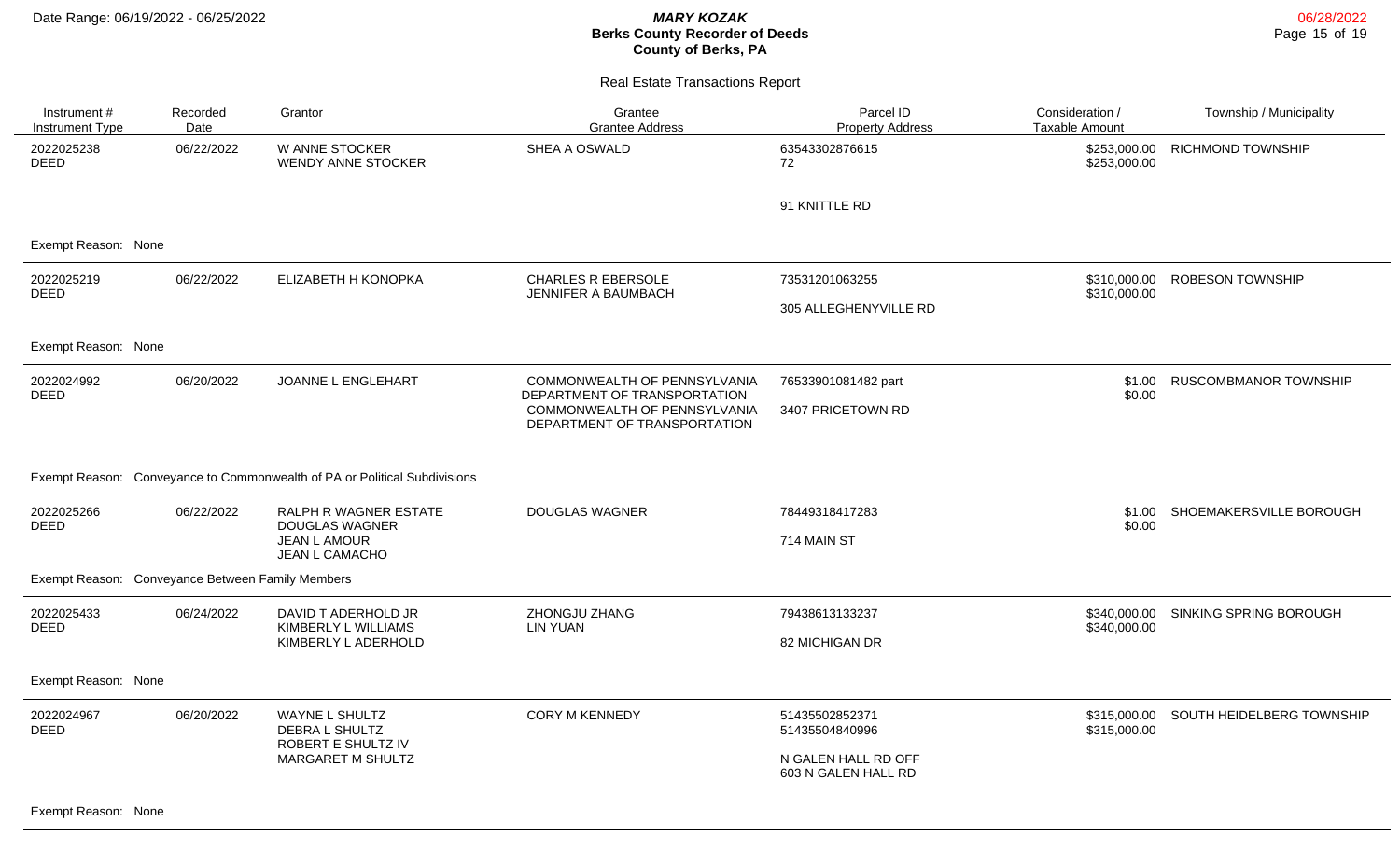#### Real Estate Transactions Report

| Instrument #<br>Instrument Type                    | Recorded<br>Date | Grantor                                                   | Grantee<br><b>Grantee Address</b>               | Parcel ID<br><b>Property Address</b> | Consideration /<br><b>Taxable Amount</b> | Township / Municipality                |
|----------------------------------------------------|------------------|-----------------------------------------------------------|-------------------------------------------------|--------------------------------------|------------------------------------------|----------------------------------------|
| 2022025229<br><b>DEED</b>                          | 06/22/2022       | RUSSELL R WEINMAN                                         | LUIS A ROSADO-IRIZARRY<br>ABIGAIL LOPEZ-SERRANO | 51437611654668                       | \$209,900.00<br>\$209,900.00             | SOUTH HEIDELBERG TOWNSHIP              |
|                                                    |                  |                                                           |                                                 | 105 BURROWS ST                       |                                          |                                        |
| Exempt Reason: None                                |                  |                                                           |                                                 |                                      |                                          |                                        |
| 2022025424<br><b>DEED</b>                          | 06/24/2022       | <b>CAROLINE HILL</b>                                      | <b>BRANDON C NOLT</b>                           | 51436502877292                       |                                          | \$360,000.00 SOUTH HEIDELBERG TOWNSHIP |
|                                                    |                  |                                                           | JANESSA D NOLT                                  | 63 PRESTON RD                        | \$360,000.00                             |                                        |
| Exempt Reason: None                                |                  |                                                           |                                                 |                                      |                                          |                                        |
| 2022024935<br><b>DEED</b>                          | 06/20/2022       | <b>DIANE HOFFMAN</b>                                      | RODOLFO STANIZZI<br><b>KAILA STANIZZI</b>       | 80438716844445                       | \$417,000.00<br>\$417,000.00             | <b>SPRING TOWNSHIP</b>                 |
|                                                    |                  |                                                           |                                                 | 141 LUCINDA LN                       |                                          |                                        |
| Exempt Reason: None                                |                  |                                                           |                                                 |                                      |                                          |                                        |
| 2022024937<br><b>DEED</b>                          | 06/20/2022       | ASHLEY L SEIFRIT<br>NICHOLAS A SEIFRIT                    | MICHELLE L MORGAN                               | 80438611753196                       | \$230,000.00<br>\$230,000.00             | <b>SPRING TOWNSHIP</b>                 |
|                                                    |                  |                                                           |                                                 | 2600 READING BL                      |                                          |                                        |
| Exempt Reason: None                                |                  |                                                           |                                                 |                                      |                                          |                                        |
| 2022025196<br><b>DEED</b>                          | 06/21/2022       | ANGELA M BUBBENMOYER                                      | ANGELA M BUBBENMOYER<br>NANCY L BUBBENMOYER     | 80439617117564                       | \$1.00<br>\$0.00                         | <b>SPRING TOWNSHIP</b>                 |
|                                                    |                  |                                                           |                                                 | 208 PRINCETON AV                     |                                          |                                        |
| Exempt Reason: Conveyance Between Parent and Child |                  |                                                           |                                                 |                                      |                                          |                                        |
| 2022025264<br><b>DEED</b>                          | 06/22/2022       | <b>GEORGE A PHILLIPS JR</b><br><b>VICTORIA A PHILLIPS</b> | <b>BETH D MAYERS</b>                            | 80438715643153                       | \$325,000.00<br>\$325,000.00             | <b>SPRING TOWNSHIP</b>                 |
|                                                    |                  |                                                           |                                                 | 311 EMERALD LN                       |                                          |                                        |
| Exempt Reason: None                                |                  |                                                           |                                                 |                                      |                                          |                                        |
| 2022025320                                         | 06/23/2022       | <b>JOHN ZIELASKOWSKI</b><br>MAUREEN ZIELASKOWSKI          | JOHN G ZIELASKOWSKI                             | 80439710458564C54                    | \$0.00<br>\$0.00                         | <b>SPRING TOWNSHIP</b>                 |
| <b>DEED</b>                                        |                  |                                                           |                                                 | 136 HEATHER LN                       |                                          |                                        |

Exempt Reason: Conveyance Between Spouses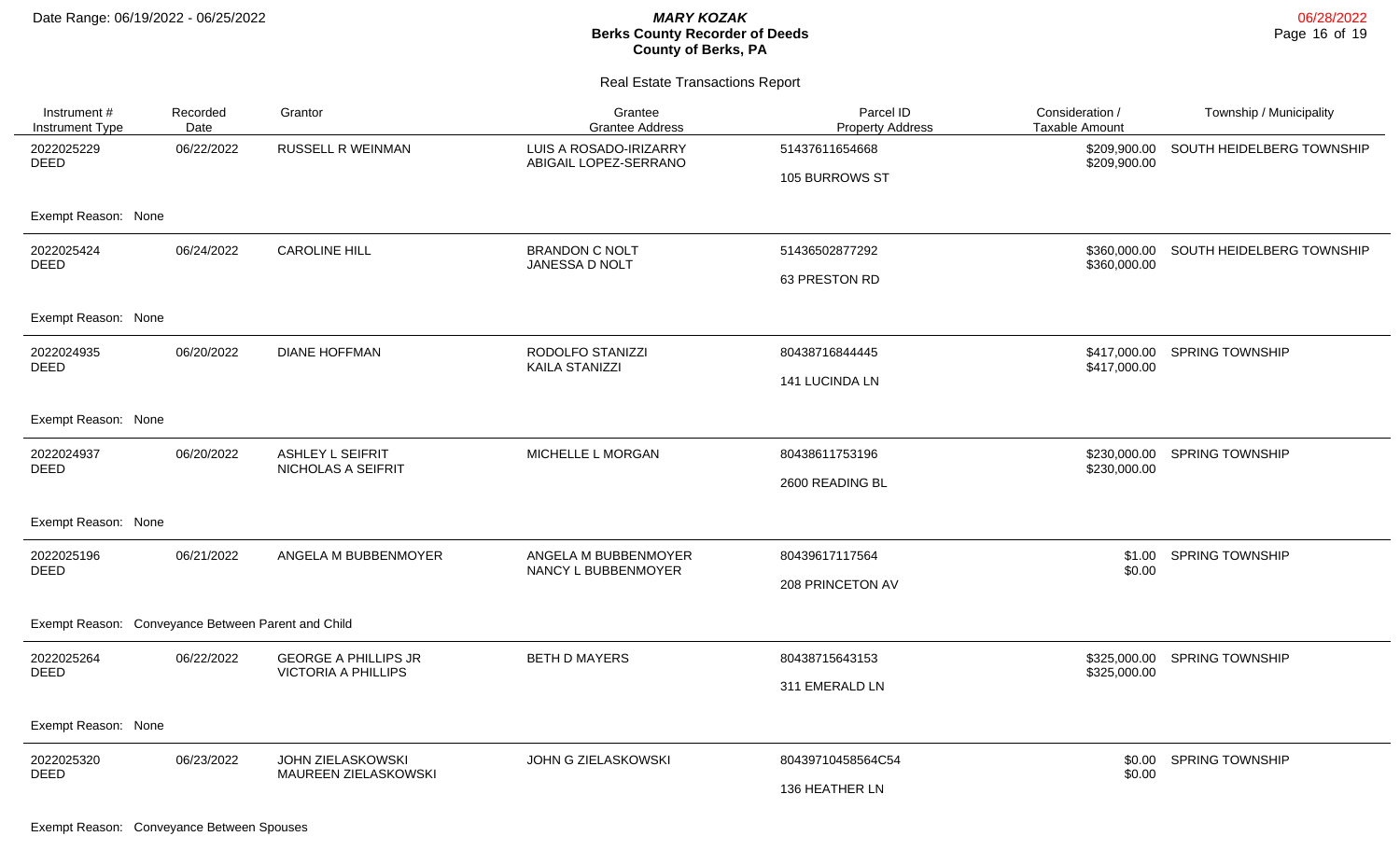| Instrument#<br><b>Instrument Type</b>              | Recorded<br>Date | Grantor                                                      | Grantee<br><b>Grantee Address</b>                    | Parcel ID<br><b>Property Address</b> | Consideration /<br><b>Taxable Amount</b> | Township / Municipality    |
|----------------------------------------------------|------------------|--------------------------------------------------------------|------------------------------------------------------|--------------------------------------|------------------------------------------|----------------------------|
| 2022025350<br><b>DEED</b>                          | 06/23/2022       | WILLIAM BRADSHAW JR                                          | <b>BENJAMIN MOMOSE</b><br><b>BETHANY MOMOSE</b>      | 80438510461220<br>1850 S MOUNTAIN DR | \$335,000.00<br>\$335,000.00             | <b>SPRING TOWNSHIP</b>     |
| Exempt Reason: None                                |                  |                                                              |                                                      |                                      |                                          |                            |
| 2022025273<br><b>DEED</b>                          | 06/22/2022       | FRANCIS J GRZYWACZ                                           | <b>LINDA B HOWARD</b>                                | 81532607577568                       | \$335,000.00<br>\$335,000.00             | ST LAWRENCE BOROUGH        |
|                                                    |                  |                                                              |                                                      | 3519 JACKSONWALD AV                  |                                          |                            |
| Exempt Reason: None                                |                  |                                                              |                                                      |                                      |                                          |                            |
| 2022025092                                         | 06/21/2022       | JOANNE W LESHER                                              | <b>LARRY E HAUSMAN</b>                               | 85547313026812                       | \$0.00<br>\$0.00                         | <b>TOPTON BOROUGH</b>      |
| <b>DEED</b>                                        |                  |                                                              | <b>JAMES F HAUSMAN</b>                               | 94 E FRANKLIN ST                     |                                          |                            |
| Exempt Reason: Conveyance Between Parent and Child |                  |                                                              |                                                      |                                      |                                          |                            |
| 2022025274<br><b>DEED</b>                          | 06/22/2022       | <b>GREGORY S TRONE</b><br><b>KIMBERLY D TRONE</b>            | DAVID S MOSELEY<br>ALYSSA M MELZER                   | 85547317014677                       | \$192,000.00<br>\$192,000.00             | <b>TOPTON BOROUGH</b>      |
|                                                    |                  |                                                              |                                                      | 46 E WEISS ST                        |                                          |                            |
| Exempt Reason: None                                |                  |                                                              |                                                      |                                      |                                          |                            |
| 2022025192<br><b>DEED</b>                          | 06/21/2022       | <b>MARK M LANDIS JR</b>                                      | <b>DENNIS R HARTRANFT</b><br>ANITA M HARTRANFT       | 86442100546151                       | \$160,000.00<br>\$160,000.00             | TULPEHOCKEN TOWNSHIP       |
|                                                    |                  | <b>TAMMY S LANDIS</b>                                        |                                                      | <b>15 POTTEIGER RD</b>               |                                          |                            |
| Exempt Reason: None                                |                  |                                                              |                                                      |                                      |                                          |                            |
| 2022025116                                         | 06/21/2022       | RUTT FAMILY SONSHINE LIMITED<br>PARTNERSHIP<br>SONSHINE I LP | <b>REMON GOULBOURNE</b><br>TIFFANY WISDOM-GOULBOURNE | 88536302687194                       | \$461,118.00<br>\$461,118.00             | <b>UNION TOWNSHIP</b>      |
| <b>DEED</b>                                        |                  |                                                              |                                                      | <b>FURLONG RD</b>                    |                                          |                            |
| Exempt Reason: None                                |                  |                                                              |                                                      |                                      |                                          |                            |
| 2022025185                                         | 06/21/2022       | CHELSEA K JORDON<br>CHELSEA K LUKOSS                         | CHELSEA K LUKOSS<br>ALEKSANDER P LUKOSS              | 28445200962421                       | \$1.00                                   | <b>UPPER BERN TOWNSHIP</b> |
| <b>DEED</b>                                        |                  |                                                              |                                                      | \$0.00<br><b>VALLEY RD</b>           |                                          |                            |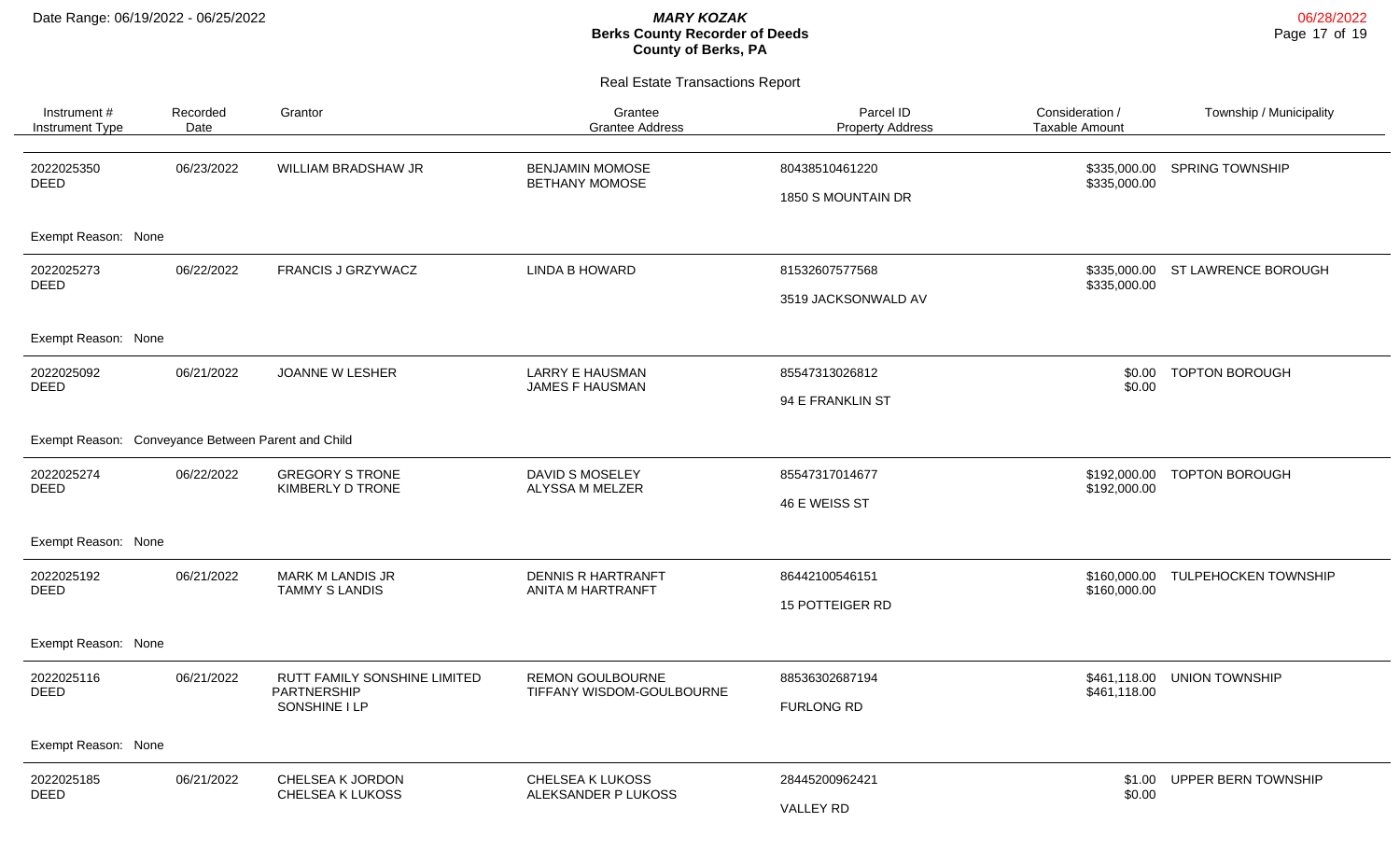Real Estate Transactions Report

| Instrument#<br>Instrument Type                     | Recorded<br>Date | Grantor                                                    | Grantee<br><b>Grantee Address</b>                | Parcel ID<br><b>Property Address</b> | Consideration /<br>Taxable Amount | Township / Municipality   |
|----------------------------------------------------|------------------|------------------------------------------------------------|--------------------------------------------------|--------------------------------------|-----------------------------------|---------------------------|
| Exempt Reason: Conveyance Between Spouses          |                  |                                                            |                                                  |                                      |                                   |                           |
| 2022025186<br><b>DEED</b>                          | 06/21/2022       | HARRY GULKEWICZ REVOCABLE<br><b>LIVING TRUST AGREEMENT</b> | CHELSEA K LUKOSS<br>ALEKSANDER P LUKOSS          | 28445200962779<br>187 VALLEY RD      | \$325,000.00<br>\$325,000.00      | UPPER BERN TOWNSHIP       |
| Exempt Reason: None                                |                  |                                                            |                                                  |                                      |                                   |                           |
| 2022025040<br><b>DEED</b>                          | 06/20/2022       | <b>BANK OF AMERICA NA</b>                                  | <b>MATTHEW HARTMAN</b>                           | 93530606299457<br>343 CHESTNUT ST    | \$105,300.00<br>\$105,300.00      | WEST READING BOROUGH      |
| Exempt Reason: None                                |                  |                                                            |                                                  |                                      |                                   |                           |
| 2022025476<br><b>DEED</b>                          | 06/24/2022       | BELLCO FEDERAL CREDIT UNION                                | <b>JUANA G MARMOLEJOS</b><br><b>ESTEBAN PAEZ</b> | 93530606394308<br>237 CHESTNUT ST    | \$120,000.00<br>\$120,000.00      | WEST READING BOROUGH      |
| Exempt Reason: None                                |                  |                                                            |                                                  |                                      |                                   |                           |
| 2022025474<br><b>DEED</b>                          | 06/24/2022       | <b>GERALD A STRAUSSER</b>                                  | <b>RICHELLE L ROSE</b>                           | 94540502690712<br>434 BLUE ROCKS RD  | \$162,500.00<br>\$0.00            | <b>WINDSOR TOWNSHIP</b>   |
| Exempt Reason: Conveyance Between Parent and Child |                  |                                                            |                                                  |                                      |                                   |                           |
| 2022025194<br><b>DEED</b>                          | 06/21/2022       | <b>LARRY G SPANGLER</b>                                    | <b>TERESA A GREINER</b>                          | 95433707598799<br>141 W FRANKLIN ST  | \$1.00<br>\$0.00                  | WOMELSDORF BOROUGH        |
| Exempt Reason: Conveyance Between Parent and Child |                  |                                                            |                                                  |                                      |                                   |                           |
| 2022025140<br><b>DEED</b>                          | 06/21/2022       | <b>GERALD J MCCREADY</b><br><b>GERALD L MCCREADY</b>       | <b>GERALD J MCCREADY</b>                         | 96439607677989<br>1330 DAUPHIN AV    | \$1.00<br>\$0.00                  | <b>WYOMISSING BOROUGH</b> |

Exempt Reason: Transfer To Self